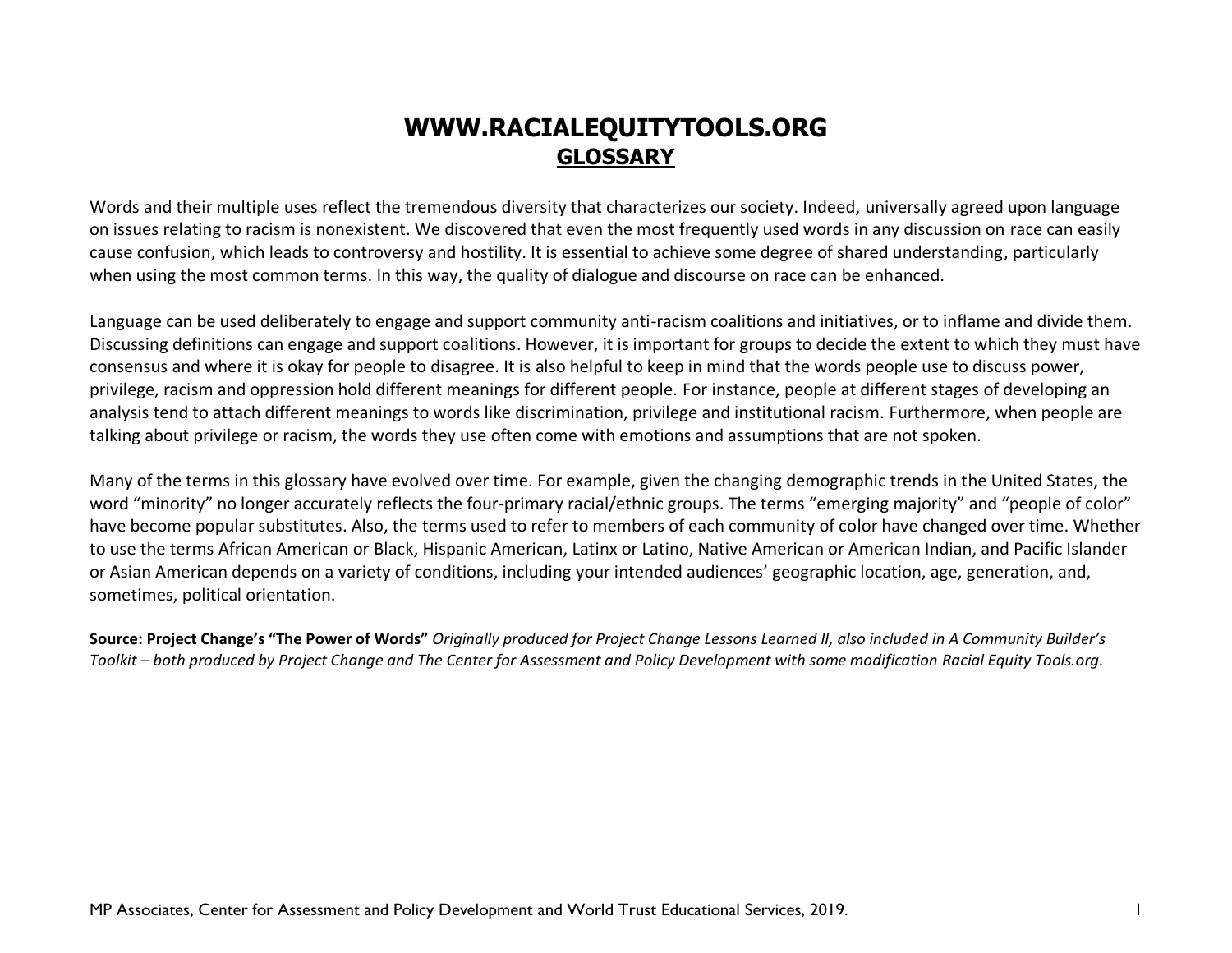| www.RacialEquityTools.org |                                                                                                                                                                                                                                                                                                                                                                                                                                                                                                                                                                                                                                                                                                                                                                                                                                                                                                                                                                                                                                                                                       |                                                                                                                                                                                       |
|---------------------------|---------------------------------------------------------------------------------------------------------------------------------------------------------------------------------------------------------------------------------------------------------------------------------------------------------------------------------------------------------------------------------------------------------------------------------------------------------------------------------------------------------------------------------------------------------------------------------------------------------------------------------------------------------------------------------------------------------------------------------------------------------------------------------------------------------------------------------------------------------------------------------------------------------------------------------------------------------------------------------------------------------------------------------------------------------------------------------------|---------------------------------------------------------------------------------------------------------------------------------------------------------------------------------------|
| <b>TERM</b>               | <b>DEFINITION</b>                                                                                                                                                                                                                                                                                                                                                                                                                                                                                                                                                                                                                                                                                                                                                                                                                                                                                                                                                                                                                                                                     | <b>SOURCE</b>                                                                                                                                                                         |
| <b>ACCOUNTABILITY</b>     | In the context of racial equity work, accountability refers to the ways in which<br>individuals and communities hold themselves to their goals and actions and<br>acknowledge the values and groups to which they are responsible.<br>To be accountable, one must be visible, with a transparent agenda and process.<br>Invisibility defies examination; it is, in fact, employed in order to avoid detection<br>and examination. Accountability demands commitment. It might be defined as<br>"what kicks in when convenience runs out." Accountability requires some sense of<br>urgency and becoming a true stakeholder in the outcome. Accountability can be<br>externally imposed (legal or organizational requirements), or internally applied<br>(moral, relational, faith-based, or recognized as some combination of the two) on<br>a continuum from the institutional and organizational level to the individual level.<br>From a relational point of view, accountability is not always doing it right.<br>Sometimes it's really about what happens after it's done wrong. | Accountability and White Anti-<br>Racist Organizing: Stories from<br>Our Work, Bonnie Berman<br>Cushing with Lila Cabbil,<br>Margery Freeman, Jeff Hitchcock<br>and Kimberly Richards |
| <b>ALLY</b>               | 1) Someone who makes the commitment and effort to recognize their privilege<br>(based on gender, class, race, sexual identity, etc.) and work in solidarity with<br>oppressed groups in the struggle for justice. Allies understand that it is in their<br>own interest to end all forms of oppression, even those from which they may<br>benefit in concrete ways.<br>Allies commit to reducing their own complicity or collusion in oppression of<br>2)<br>those groups and invest in strengthening their own knowledge and awareness<br>of oppression.                                                                                                                                                                                                                                                                                                                                                                                                                                                                                                                             | "The Dynamic System of<br>1)<br>Power, Privilege and<br>Oppressions, OpenSource<br>Leadership Strategies."<br>2)<br>Center for Assessment and<br>Policy Development.                  |
| <b>ANTI-BLACK</b>         | The Council for Democratizing Education defines anti-Blackness as being a two-<br>part formation that both voids Blackness of value, while systematically<br>marginalizing Black people and their issues. The first form of anti-Blackness is<br>overt racism. Beneath this anti-Black racism is the covert structural and systemic<br>racism which categorically predetermines the socioeconomic status of Blacks in<br>this country. The structure is held in place by anti-Black policies, institutions, and<br>ideologies.                                                                                                                                                                                                                                                                                                                                                                                                                                                                                                                                                        | The Movement for Black Lives<br>https://policy.m4bl.org/glossary<br>L                                                                                                                 |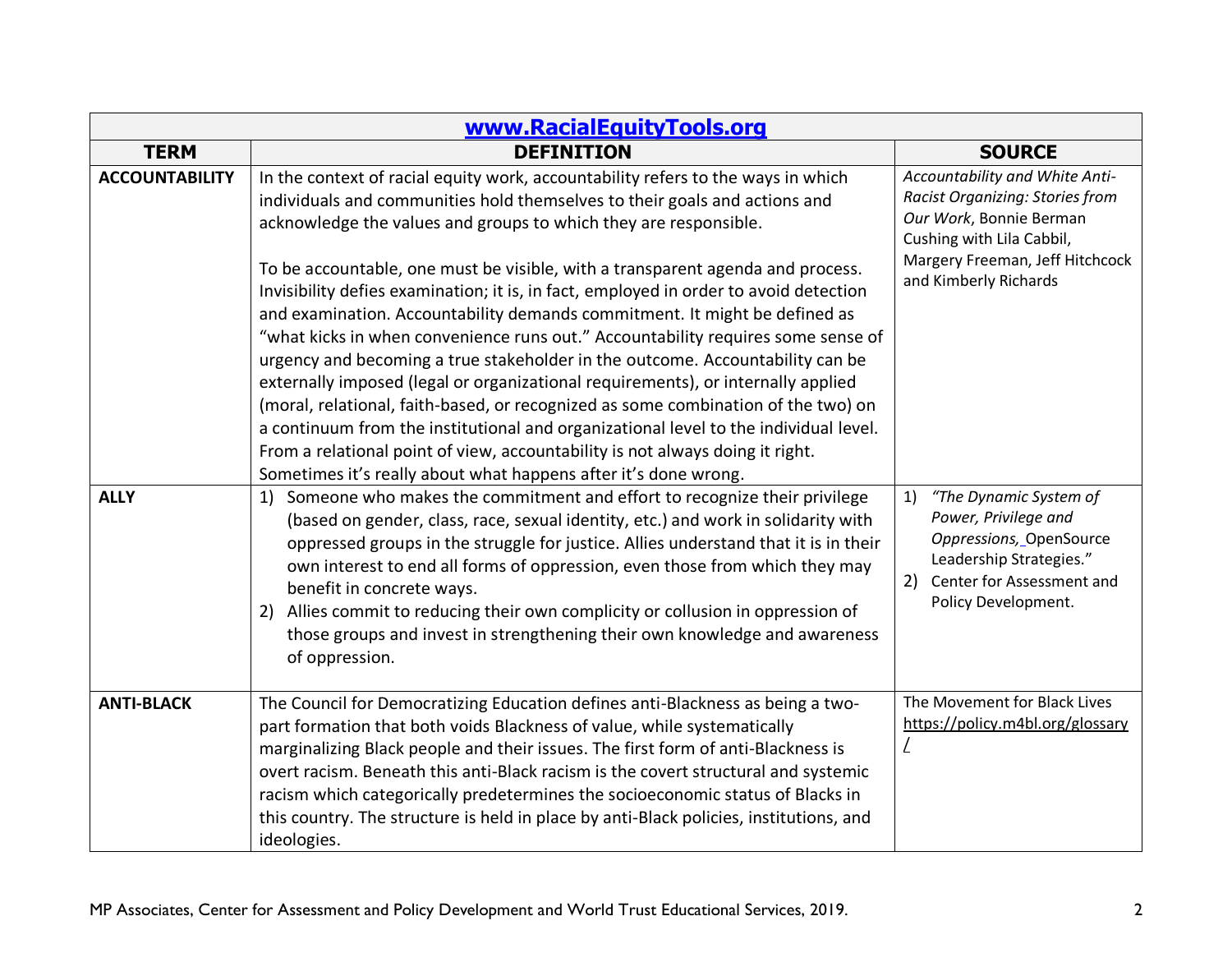| www.RacialEquityTools.org          |                                                                                                                                                                                                                                                                                                                                               |                                                                                                                                                     |
|------------------------------------|-----------------------------------------------------------------------------------------------------------------------------------------------------------------------------------------------------------------------------------------------------------------------------------------------------------------------------------------------|-----------------------------------------------------------------------------------------------------------------------------------------------------|
| <b>TERM</b>                        | <b>DEFINITION</b>                                                                                                                                                                                                                                                                                                                             | <b>SOURCE</b>                                                                                                                                       |
|                                    | The second form of anti-Blackness is the unethical disregard for anti-Black<br>institutions and policies. This disregard is the product of class, race, and/or gender<br>privilege certain individuals experience due to anti-Black institutions and policies.<br>This form of anti-Blackness is protected by the first form of overt racism. |                                                                                                                                                     |
| <b>ANTI-RACISM</b>                 | Anti-Racism is defined as the work of actively opposing racism by advocating for<br>changes in political, economic, and social life. Anti-racism tends to be an<br>individualized approach and set up in opposition to individual racist behaviors and<br>impacts.                                                                            | Race Forward                                                                                                                                        |
| <b>ANTI-RACIST</b>                 | An anti-racist is someone who is supporting an antiracist policy through their<br>actions or expressing antiracist ideas. This includes the expression or ideas that<br>racial groups are equals and none needs developing, and is supporting policy that<br>reduces racial inequity                                                          | Ibram X Kendi, How to be an<br>Antiracist,<br>Random House, 2019                                                                                    |
| <b>ANTI-RACIST</b><br><b>IDEAS</b> | An antiracist idea is any idea that suggests the racial groups are equals in all of<br>their apparent difference and that there is nothing wrong with any racial group.<br>Antiracists argue that that racist policies are the cause of racial injustices.                                                                                    | Ibram X Kendi, How to be an<br>Antiracist, Random House, 2019                                                                                       |
| <b>ASSIMILATIONIST</b>             | One who is expressing the racist idea that a racial group is culturally or<br>behaviorally inferior and is supporting cultural or behavioral enrichment programs<br>to develop that racial group.                                                                                                                                             | Ibram X Kendi, How to be an<br>Antiracist, Random House, 2019                                                                                       |
| <b>BIGOTRY</b>                     | Intolerant prejudice that glorifies one's own group and denigrates members of<br>other groups.                                                                                                                                                                                                                                                | National Conference for<br>Community and Justice - St.<br>Louis Region. unpublished<br>handout used in the Dismantling<br>Racism Institute program. |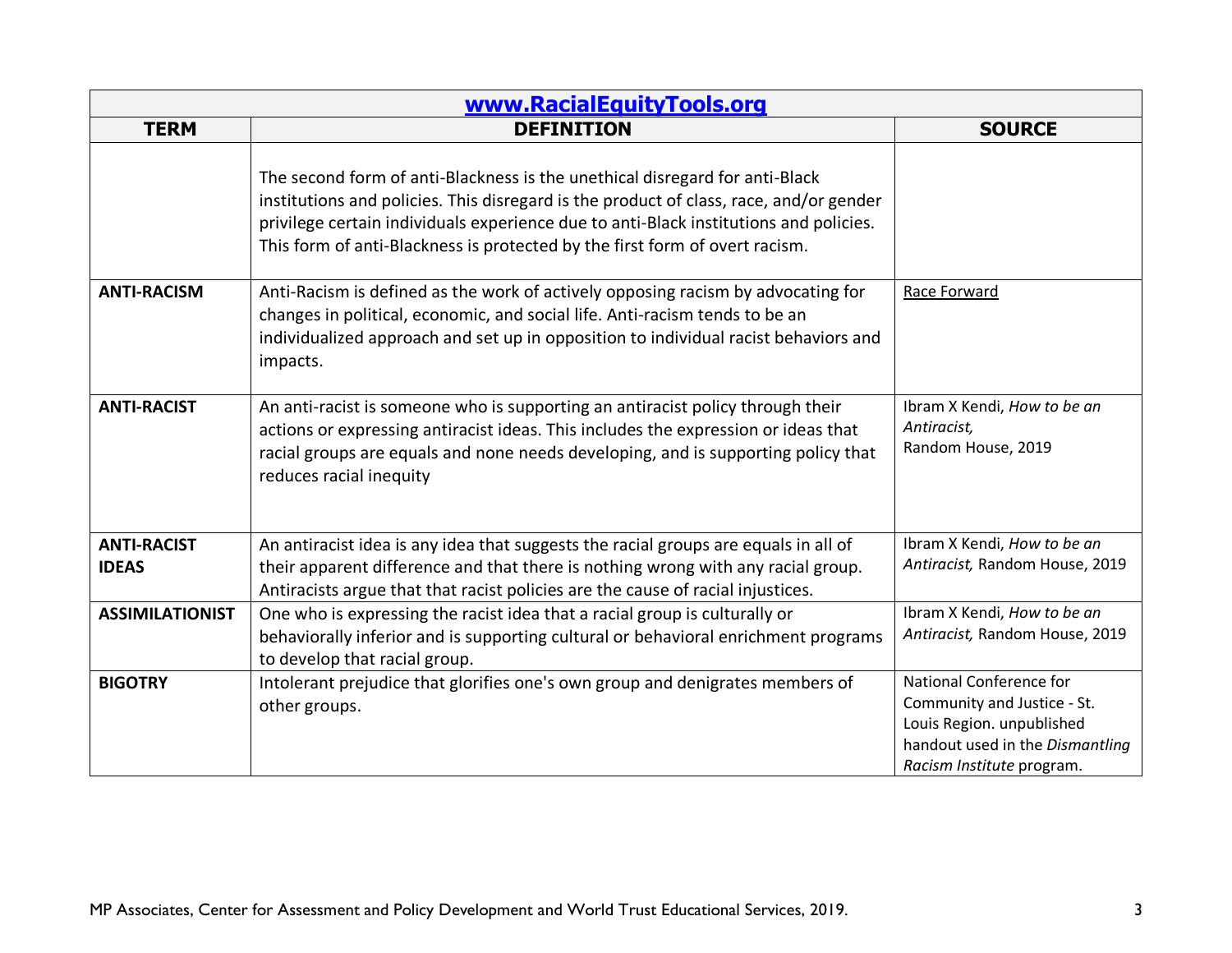| www.RacialEquityTools.org           |                                                                                                                                                                                                                                                                                                                                                                                                                                                                                                                                                                                                                                                                                                                                                                                                                                                                                                                                                                       |                                                                                                                                                 |
|-------------------------------------|-----------------------------------------------------------------------------------------------------------------------------------------------------------------------------------------------------------------------------------------------------------------------------------------------------------------------------------------------------------------------------------------------------------------------------------------------------------------------------------------------------------------------------------------------------------------------------------------------------------------------------------------------------------------------------------------------------------------------------------------------------------------------------------------------------------------------------------------------------------------------------------------------------------------------------------------------------------------------|-------------------------------------------------------------------------------------------------------------------------------------------------|
| <b>TERM</b>                         | <b>DEFINITION</b>                                                                                                                                                                                                                                                                                                                                                                                                                                                                                                                                                                                                                                                                                                                                                                                                                                                                                                                                                     | <b>SOURCE</b>                                                                                                                                   |
| <b>BLACK LIVES</b><br><b>MATTER</b> | A political movement to address systemic and state violence against African<br>Americans. Per the Black Lives Matter organizers: "In 2013, three radical Black<br>organizers-Alicia Garza, Patrisse Cullors, and Opal Tometi-created a Black-<br>centered political will and movement building project called #BlackLivesMatter. It<br>was in response to the acquittal of Trayvon Martin's murderer, George<br>Zimmerman. The project is now a member-led global network of more than 40<br>chapters. [Black Lives Matter] members organize and build local power to<br>intervene in violence inflicted on Black communities by the state and vigilantes.<br>Black Lives Matter is an ideological and political intervention in a world where<br>Black lives are systematically and intentionally targeted for demise. It is an<br>affirmation of Black folks' humanity, our contributions to this society, and our<br>resilience in the face of deadly oppression." | Black Lives Matter, "Herstory",<br>accessed 10/7/19                                                                                             |
| <b>CAUCUS</b><br>(Affinity Groups)  | White people and people of color each have work to do separately and together.<br>Caucuses provide spaces for people to work within their own racial/ethnic groups.<br>For white people, a caucus provides time and space to work explicitly and<br>intentionally on understanding white culture and white privilege, and to increase<br>one's critical analysis around these concepts. A white caucus also puts the onus on<br>white people to teach each other about these ideas, rather than relying on people<br>of color to teach them (as often occurs in integrated spaces). For people of color, a<br>caucus is a place to work with their peers on their experiences of internalized<br>racism, for healing and to work on liberation.                                                                                                                                                                                                                       | www.racialequitytools.org                                                                                                                       |
| <b>COLLUSION</b>                    | When people act to perpetuate oppression or prevent others from working to<br>eliminate oppression.<br>Example: Able-bodied people who object to strategies for making buildings<br>accessible because of the expense.                                                                                                                                                                                                                                                                                                                                                                                                                                                                                                                                                                                                                                                                                                                                                | Teaching for Diversity and Social<br>Justice: A Sourcebook.<br>Maurianne Adams, Lee Anne<br>Bell, and Pat Griffin, editors.<br>Routledge, 1997. |
| <b>COLONIZATION</b>                 | Colonization can be defined as some form of invasion, dispossession and<br>subjugation of a people. The invasion need not be military; it can begin-or<br>continue-as geographical intrusion in the form of agricultural, urban or industrial<br>encroachments. The result of such incursion is the dispossession of vast amounts                                                                                                                                                                                                                                                                                                                                                                                                                                                                                                                                                                                                                                     | Colonization and Racism. Film<br>Emma LaRocque, PhD<br><b>Aboriginal Perspective</b>                                                            |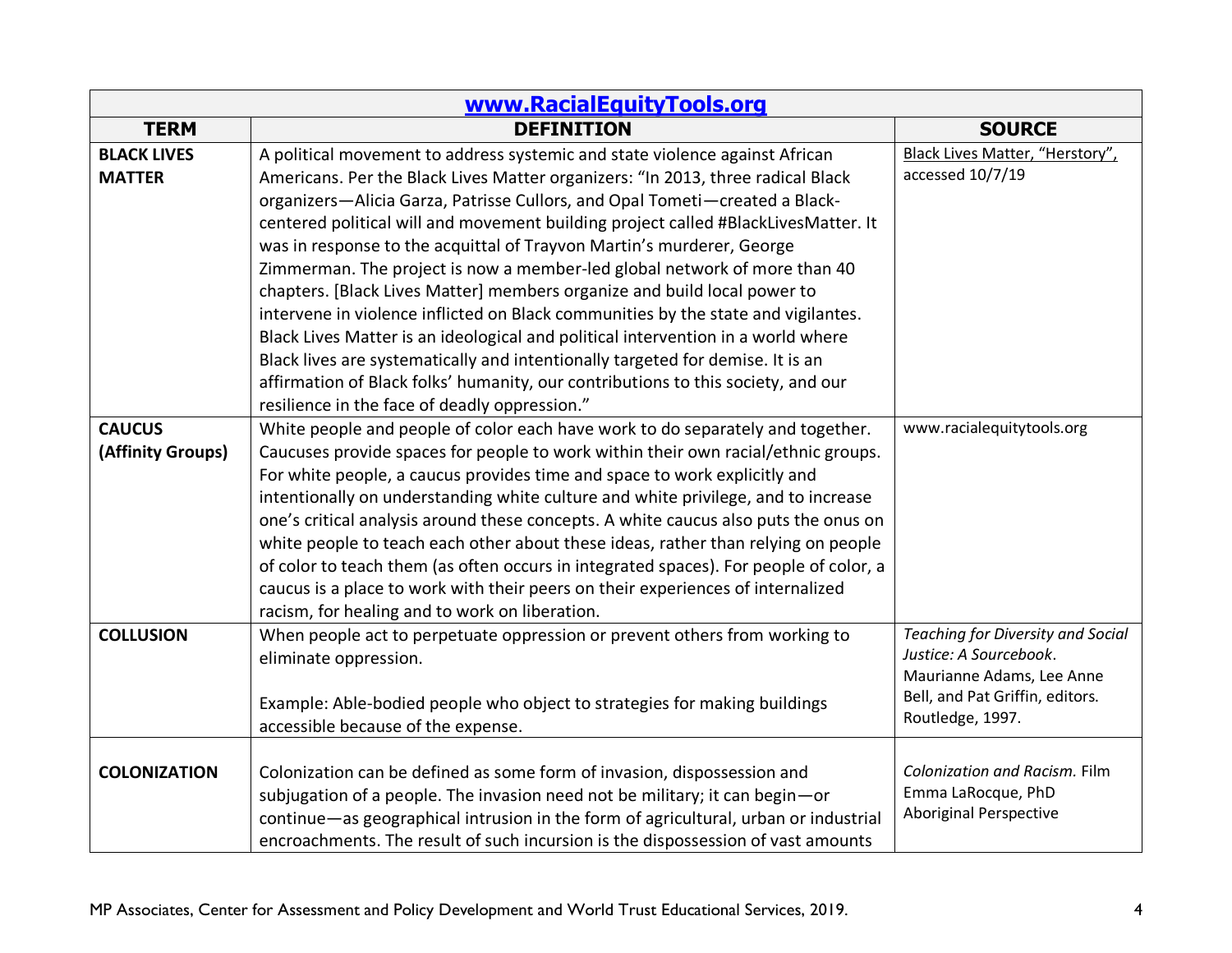| www.RacialEquityTools.org                      |                                                                                                                                                                                                                                                                                                                                                                                                                                                                                                                                                   |                                                                                                                                                                                              |
|------------------------------------------------|---------------------------------------------------------------------------------------------------------------------------------------------------------------------------------------------------------------------------------------------------------------------------------------------------------------------------------------------------------------------------------------------------------------------------------------------------------------------------------------------------------------------------------------------------|----------------------------------------------------------------------------------------------------------------------------------------------------------------------------------------------|
| <b>TERM</b>                                    | <b>DEFINITION</b>                                                                                                                                                                                                                                                                                                                                                                                                                                                                                                                                 | <b>SOURCE</b>                                                                                                                                                                                |
|                                                | of lands from the original inhabitants. This is often legalized after the fact. The<br>long-term result of such massive dispossession is institutionalized inequality. The<br>colonizer/colonized relationship is by nature an unequal one that benefits the<br>colonizer at the expense of the colonized.                                                                                                                                                                                                                                        |                                                                                                                                                                                              |
|                                                | Ongoing and legacy Colonialism impact power relations in most of the world<br>today. For example, white supremacy as a philosophy was developed largely to<br>justify European colonial exploitation of the Global South (including enslaving<br>African peoples, extracting resources from much of Asia and Latin America, and<br>enshrining cultural norms of whiteness as desirable both in colonizing and<br>colonizer nations). See also: Decolonization.                                                                                    | See Race and Colonialism, ed.<br><b>Robert Ross</b><br>https://link.springer.com/book/<br>10.1007/978-94-009-7544-6 and<br>Indigeneity, Settler Colonialism,<br>White Supremacy Andrea Smith |
| <b>CRITICAL RACE</b><br><b>THEORY</b>          | The Critical Race Theory movement considers many of the same issues that<br>conventional civil rights and ethnic studies take up but places them in a broader<br>perspective that includes economics, history, and even feelings and the<br>unconscious. Unlike traditional civil rights, which embraces incrementalism and<br>step by step progress, critical race theory questions the very foundations of the<br>liberal order, including equality theory, legal reasoning, Enlightenment rationalism<br>and principles of constitutional law. | Critical Race Theory: An<br>Introduction<br>By Richard Delgado, Jean<br>Stefancic. NYU Press, 2001                                                                                           |
| <b>CULTURAL</b><br><b>APPROPRIATION</b>        | Theft of cultural elements for one's own use, commodification, or profit -<br>including symbols, art, language, customs, etc. - often without understanding,<br>acknowledgement, or respect for its value in the original culture. Results from the<br>assumption of a dominant (i.e. white) culture's right to take other cultural<br>elements.                                                                                                                                                                                                  | "Colors of Resistance Archive"<br>Accessed June 28 2013.                                                                                                                                     |
| <b>CULTURAL</b><br><b>MISAPPROPRIATI</b><br>ON | Cultural misappropriation distinguishes itself from the neutrality of cultural<br>exchange, appreciation, and appropriation because of the instance of colonialism<br>and capitalism; cultural misappropriation occurs when a cultural fixture of a<br>marginalized culture/community is copied, mimicked, or recreated by the<br>dominant culture against the will of the original community and, above all else,<br>commodified. One can understand the use of "misappropriation" as a                                                          | What 'Cultural Appropriation' Is<br>and Isn't, Devyn Springer,<br>Medium.com. accessed 10/7/19                                                                                               |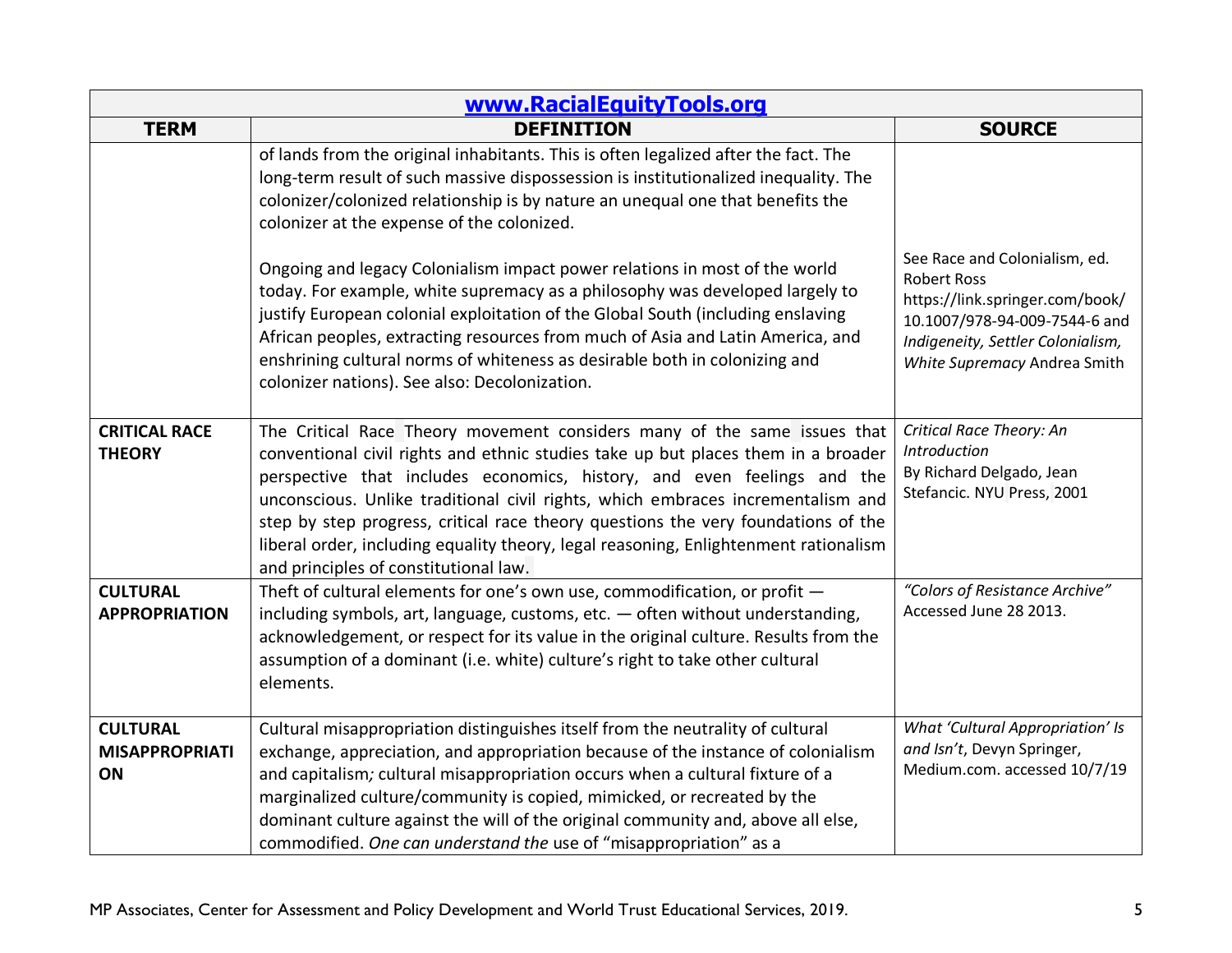| www.RacialEquityTools.org        |                                                                                                                                                                                                                                                                                                                                                                                                                                                                                                                                                                                                                                                                                                                                                                                                                                                                                                                                                                                                              |                                                                                                                      |
|----------------------------------|--------------------------------------------------------------------------------------------------------------------------------------------------------------------------------------------------------------------------------------------------------------------------------------------------------------------------------------------------------------------------------------------------------------------------------------------------------------------------------------------------------------------------------------------------------------------------------------------------------------------------------------------------------------------------------------------------------------------------------------------------------------------------------------------------------------------------------------------------------------------------------------------------------------------------------------------------------------------------------------------------------------|----------------------------------------------------------------------------------------------------------------------|
| <b>TERM</b>                      | <b>DEFINITION</b>                                                                                                                                                                                                                                                                                                                                                                                                                                                                                                                                                                                                                                                                                                                                                                                                                                                                                                                                                                                            | <b>SOURCE</b>                                                                                                        |
|                                  | distinguishing tool because it assumes that there are 1) instances of neutral<br>appropriation, 2) the specifically referenced instance is non-neutral and                                                                                                                                                                                                                                                                                                                                                                                                                                                                                                                                                                                                                                                                                                                                                                                                                                                   |                                                                                                                      |
|                                  | problematic, even if benevolent in intention, 3) some act of theft or dishonest<br>attribution has taken place, and 4) moral judgement of the act of appropriation is<br>subjective to the specific culture from which is being engaged.                                                                                                                                                                                                                                                                                                                                                                                                                                                                                                                                                                                                                                                                                                                                                                     |                                                                                                                      |
| <b>CULTURAL</b><br><b>RACISM</b> | Cultural racism refers to representations, messages and stories conveying the idea<br>that behaviors and values associated with white people or "whiteness" are<br>automatically "better" or more "normal" than those associated with other racially<br>defined groups. Cultural racism shows up in advertising, movies, history books,<br>definitions of patriotism, and in policies and laws. Cultural racism is also a<br>powerful force in maintaining systems of internalized supremacy and internalized<br>racism. It does that by influencing collective beliefs about what constitutes<br>appropriate behavior, what is seen as beautiful, and the value placed on various<br>forms of expression. All of these cultural norms and values in the U.S. have<br>explicitly or implicitly racialized ideals and assumptions (for example, what "nude"<br>means as a color, which facial features and body types are considered beautiful,<br>which child-rearing practices are considered appropriate.) | www.racialequitytools.org                                                                                            |
| <b>CULTURE</b>                   | A social system of meaning and custom that is developed by a group of people to<br>assure its adaptation and survival. These groups are distinguished by a set of<br>unspoken rules that shape values, beliefs, habits, patterns of thinking, behaviors<br>and styles of communication.                                                                                                                                                                                                                                                                                                                                                                                                                                                                                                                                                                                                                                                                                                                      | A Community Builder's Tool Kit.<br>Institute for Democratic Renewal<br>and Project Change Anti-Racism<br>Initiative. |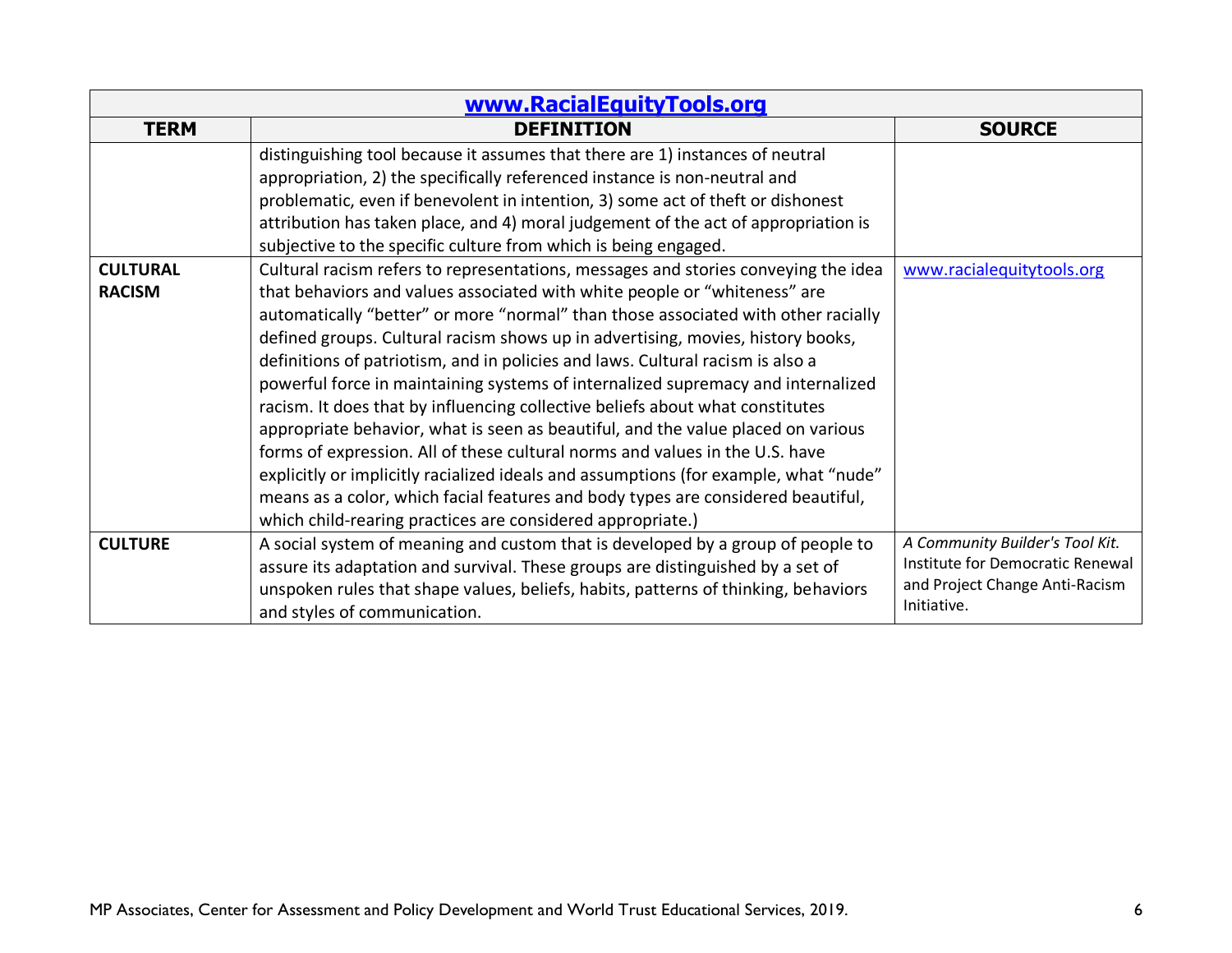| www.RacialEquityTools.org |                                                                                                                                                                                                                                                                                                                                                                                                                                                                                                                                                                                                                                                                                                                                                                                                     |                                                                                                                                                                                                                                                |
|---------------------------|-----------------------------------------------------------------------------------------------------------------------------------------------------------------------------------------------------------------------------------------------------------------------------------------------------------------------------------------------------------------------------------------------------------------------------------------------------------------------------------------------------------------------------------------------------------------------------------------------------------------------------------------------------------------------------------------------------------------------------------------------------------------------------------------------------|------------------------------------------------------------------------------------------------------------------------------------------------------------------------------------------------------------------------------------------------|
| <b>TERM</b>               | <b>DEFINITION</b>                                                                                                                                                                                                                                                                                                                                                                                                                                                                                                                                                                                                                                                                                                                                                                                   | <b>SOURCE</b>                                                                                                                                                                                                                                  |
| <b>DECOLONIZATION</b>     | Decolonization may be defined as the active resistance against colonial powers,<br>and a shifting of power towards political, economic, educational, cultural, psychic<br>independence and power that originate from a colonized nations' own indigenous<br>culture. This process occurs politically and also applies to personal and societal<br>psychic, cultural, political, agricultural, and educational deconstruction of colonial<br>oppression.                                                                                                                                                                                                                                                                                                                                             | The Movement for Black Lives,<br>ttps://policy.m4bl.org/glossary/                                                                                                                                                                              |
|                           | Per Eve Tuck and K. Wayne Yang: "Decolonization doesn't have a synonym"; it is<br>not a substitute for 'human rights' or 'social justice', though undoubtedly, they are<br>connected in various ways. Decolonization demands an Indigenous framework and<br>a centering of Indigenous land, Indigenous sovereignty, and Indigenous ways of<br>thinking.                                                                                                                                                                                                                                                                                                                                                                                                                                             | What Is Decolonization and Why<br>Does It Matter? Eric Ritskes<br>https://intercontinentalcry.org/<br>what-is-decolonization-and-why-<br>does-it-matter/                                                                                       |
| <b>DIASPORA</b>           | Diaspora is "the voluntary or forcible movement of peoples from their homelands<br>into new regionsa common element in all forms of diaspora; these are people<br>who live outside their natal (or imagined natal) territories and recognize that<br>their traditional homelands are reflected deeply in the languages they speak,<br>religions they adopt, and the cultures they produce.                                                                                                                                                                                                                                                                                                                                                                                                          | "The Culture of Diasporas in the<br>Postcolonial Web"<br>Leong Yew                                                                                                                                                                             |
| <b>DISCRIMINATION</b>     | 1) The unequal treatment of members of various groups based on race, gender,<br>social class, sexual orientation, physical ability, religion and other categories.<br>[In the United States] the law makes it illegal to discriminate against<br>2)<br>someone on the basis of race, color, religion, national origin, or sex. The<br>law also makes it illegal to retaliate against a person because the person<br>complained about discrimination, filed a charge of discrimination, or<br>participated in an employment discrimination investigation or lawsuit. The<br>law also requires that employers reasonably accommodate applicants' and<br>employees' sincerely held religious practices, unless doing so would impose<br>an undue hardship on the operation of the employer's business. | A Community Builder's Tool<br>1)<br>Kit. Institute for Democratic<br>Renewal and Project Change<br>Anti-Racism Initiative.<br>"Laws Enforced by EEOC"<br>2)<br>U.S. Equal Employment<br><b>Opportunity Commission</b><br>Accessed June 28 2013 |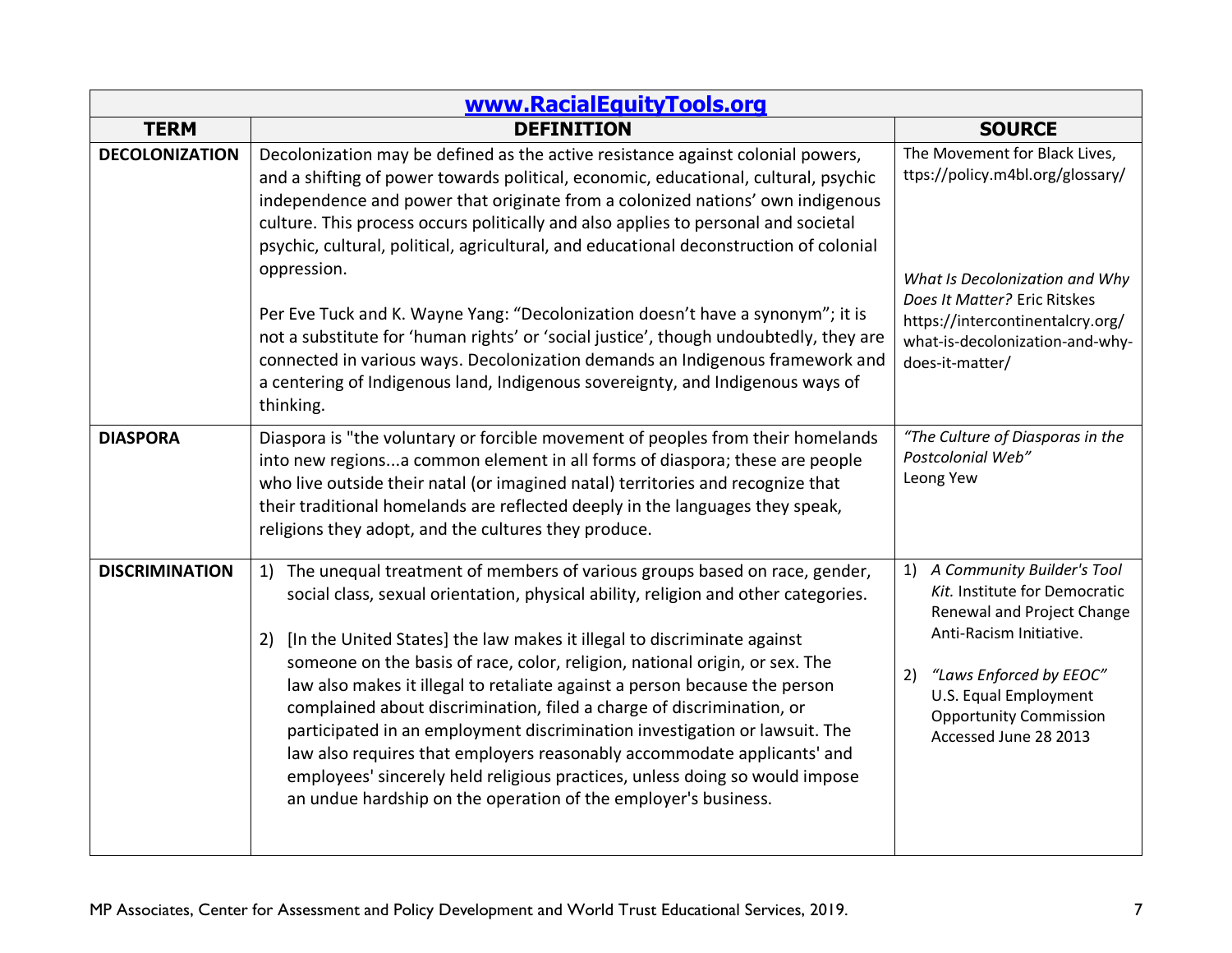| www.RacialEquityTools.org |                                                                                                                                                                                                                                                                                                                                                                                                                                                                                                                                                                                                                                                                                       |                                                                                                                                                 |
|---------------------------|---------------------------------------------------------------------------------------------------------------------------------------------------------------------------------------------------------------------------------------------------------------------------------------------------------------------------------------------------------------------------------------------------------------------------------------------------------------------------------------------------------------------------------------------------------------------------------------------------------------------------------------------------------------------------------------|-------------------------------------------------------------------------------------------------------------------------------------------------|
| <b>TERM</b>               | <b>DEFINITION</b>                                                                                                                                                                                                                                                                                                                                                                                                                                                                                                                                                                                                                                                                     | <b>SOURCE</b>                                                                                                                                   |
| <b>DIVERSITY</b>          | 1. Diversity includes all the ways in which people differ, and it encompasses all<br>the different characteristics that make one individual or group different from<br>another. It is all-inclusive and recognizes everyone and every group as part of<br>the diversity that should be valued. A broad definition includes not only race,<br>ethnicity, and gender - the groups that most often come to mind when the<br>term "diversity" is used - but also age, national origin, religion, disability,<br>sexual orientation, socioeconomic status, education, marital status, language,<br>and physical appearance. It also involves different ideas, perspectives, and<br>values. | 1. Glossary of Terms<br>UC Berkeley Center for<br>Equity, Inclusion and<br>Diversity                                                            |
|                           | 2. It is important to note that many activists and thinkers critique diversity alone<br>as a strategy. For instance, Baltimore Racial Justice Action states: "Diversity is<br>silent on the subject of equity. In an anti-oppression context, therefore, the<br>issue is not diversity, but rather equity. Often when people talk about<br>diversity, they are thinking only of the "non-dominant" groups."                                                                                                                                                                                                                                                                           | 2. Baltimore Racial Justice<br><b>Action</b>                                                                                                    |
| <b>ETHNICITY</b>          | A social construct that divides people into smaller social groups based on<br>characteristics such as shared sense of group membership, values, behavioral<br>patterns, language, political and economic interests, history and ancestral<br>geographical base.                                                                                                                                                                                                                                                                                                                                                                                                                       | Teaching for Diversity and Social<br>Justice: A Sourcebook.<br>Maurianne Adams, Lee Anne<br>Bell, and Pat Griffin, editors.<br>Routledge, 1997. |
|                           | Examples of different ethnic groups are: Cape Verdean, Haitian, African American<br>(Black); Chinese, Korean, Vietnamese (Asian); Cherokee, Mohawk, Navaho (Native<br>American); Cuban, Mexican, Puerto Rican (Latino); Polish, Irish, and Swedish<br>(White).                                                                                                                                                                                                                                                                                                                                                                                                                        |                                                                                                                                                 |
| <b>IMPLICIT BIAS</b>      | Also known as unconscious or hidden bias, implicit biases are negative<br>associations that people unknowingly hold. They are expressed automatically,<br>without conscious awareness. Many studies have indicated that implicit biases<br>affect individuals' attitudes and actions, thus creating real-world implications,<br>even though individuals may not even be aware that those biases exist within<br>themselves. Notably, implicit biases have been shown to trump individuals' stated<br>commitments to equality and fairness, thereby producing behavior that diverges                                                                                                   | State of the Science Implicit Bias<br>Review 2013, Cheryl Staats,<br>Kirwan Institute, The Ohio State<br>University.                            |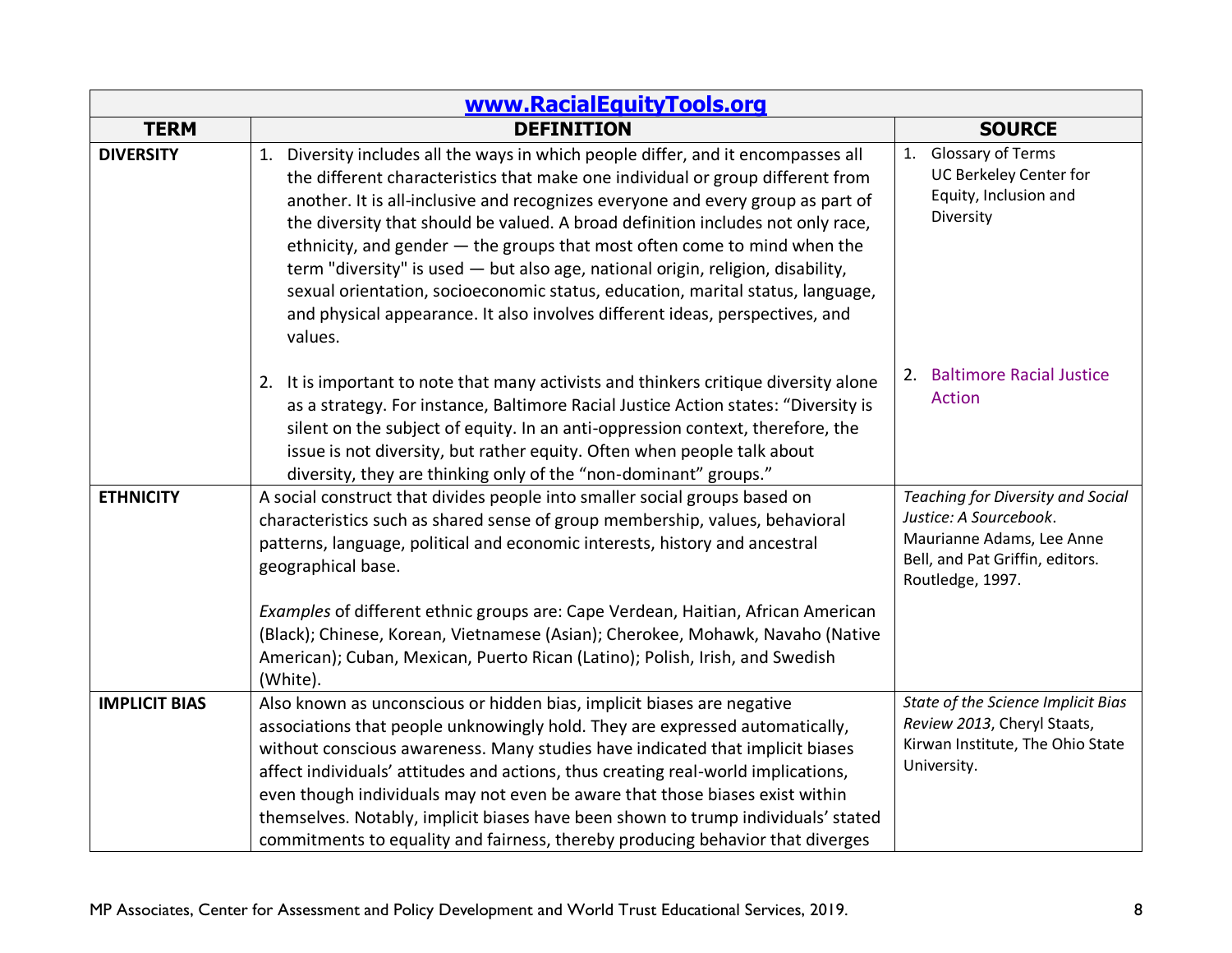| www.RacialEquityTools.org          |                                                                                                                                                                                                                                                                                                                                                                                                                                                                                                                                                                                                                                                                                                                                                                                                                                                                                                                                                                                                                                                      |                                                                                                                                                                         |
|------------------------------------|------------------------------------------------------------------------------------------------------------------------------------------------------------------------------------------------------------------------------------------------------------------------------------------------------------------------------------------------------------------------------------------------------------------------------------------------------------------------------------------------------------------------------------------------------------------------------------------------------------------------------------------------------------------------------------------------------------------------------------------------------------------------------------------------------------------------------------------------------------------------------------------------------------------------------------------------------------------------------------------------------------------------------------------------------|-------------------------------------------------------------------------------------------------------------------------------------------------------------------------|
| <b>TERM</b>                        | <b>DEFINITION</b>                                                                                                                                                                                                                                                                                                                                                                                                                                                                                                                                                                                                                                                                                                                                                                                                                                                                                                                                                                                                                                    | <b>SOURCE</b>                                                                                                                                                           |
|                                    | from the explicit attitudes that many people profess. The Implicit Association Test<br>(IAT) is often used to measure implicit biases with regard to race, gender, sexual<br>orientation, age, religion, and other topics.                                                                                                                                                                                                                                                                                                                                                                                                                                                                                                                                                                                                                                                                                                                                                                                                                           |                                                                                                                                                                         |
| <b>INCLUSION</b>                   | Authentically bringing traditionally excluded individuals and/or groups into<br>processes, activities, and decision/policy making in a way that shares power.                                                                                                                                                                                                                                                                                                                                                                                                                                                                                                                                                                                                                                                                                                                                                                                                                                                                                        | Some Working Definitions,<br>OpenSource Leadership<br><b>Strategies</b>                                                                                                 |
| <b>INDIGENEITY</b>                 | Indigenous populations are composed of the existing descendants of the peoples<br>who inhabited the present territory of a country wholly or partially at the time<br>when persons of a different culture or ethnic origin arrived there from other<br>parts of the world, overcame them, by conquest, settlement or other means and<br>reduced them to a non-dominant or colonial condition; who today live more in<br>conformity with their particular social, economic and cultural customs and<br>traditions than with the institutions of the country of which they now form part,<br>under a state structure which incorporates mainly national, social and cultural<br>characteristics of other segments of the population which are predominant.<br>(Example: Maori in territory now defined as New Zealand; Mexicans in territory<br>now defined as Texas, California, New Mexico, Arizona, Utah, Nevada and parts<br>of Colorado, Wyoming, Kansas, and Oklahoma; Native American tribes in territory<br>now defined as the United States). | <b>United Nations Working Group</b><br>for Indigenous Peoples                                                                                                           |
| <b>INDIVIDUAL</b><br><b>RACISM</b> | Individual racism refers to the beliefs, attitudes, and actions of individuals that<br>support or perpetuate racism. Individual racism can be deliberate, or the<br>individual may act to perpetuate or support racism without knowing that is what<br>he or she is doing.<br>Examples:<br>Telling a racist joke, using a racial epithet, or believing in the inherent<br>superiority of whites over other groups;<br>Avoiding people of color whom you do not know personally, but not whites<br>$\bullet$<br>whom you do not know personally (e.g., white people crossing the street to                                                                                                                                                                                                                                                                                                                                                                                                                                                            | <b>Flipping the Script: White</b><br><b>Privilege and Community</b><br><b>Building</b> . Maggie Potapchuk,<br>Sally Leiderman, Donna Bivens<br>and Barbara Major. 2005. |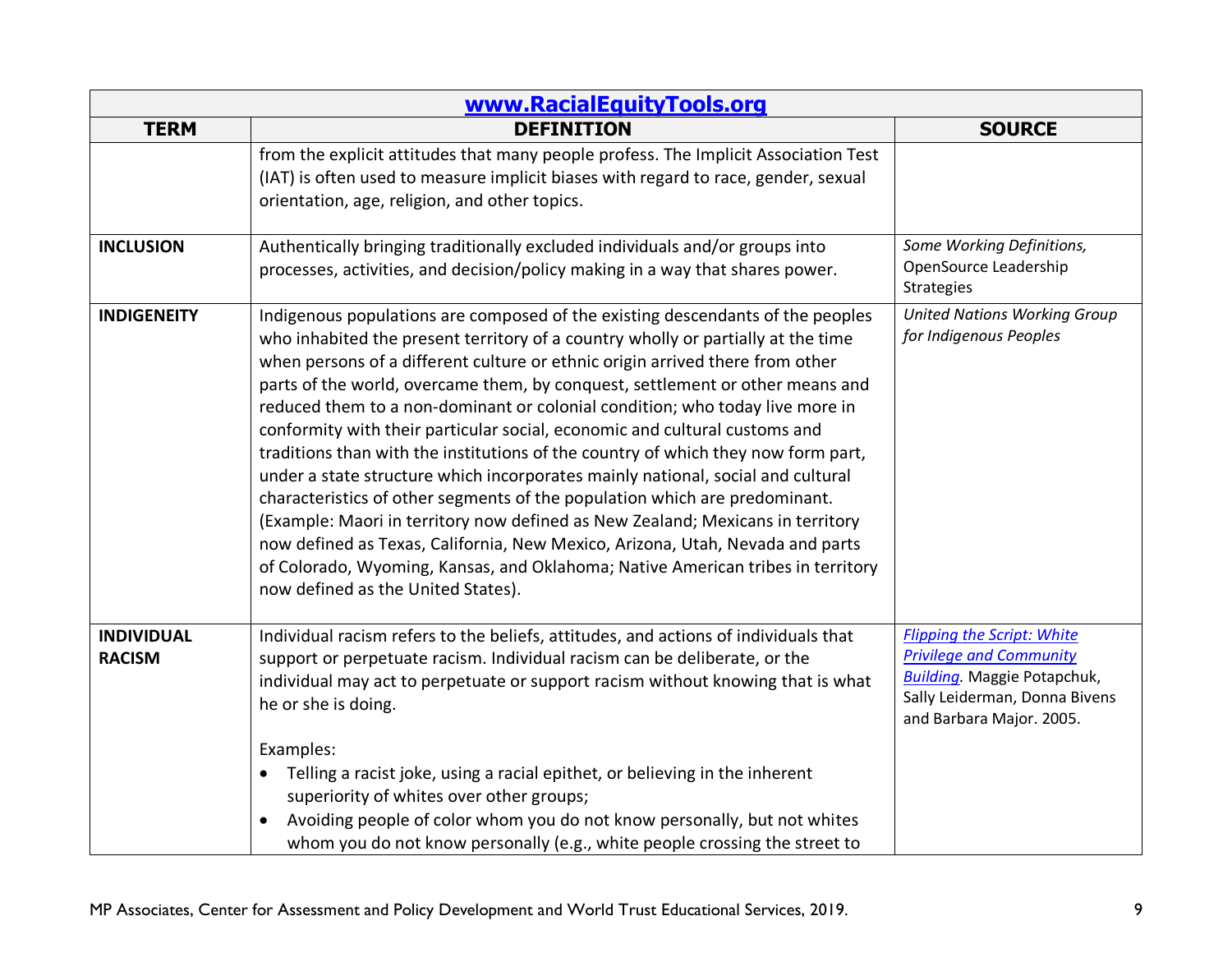| www.RacialEquityTools.org             |                                                                                                                                                                                                                                                                                                                                                                                                                                                                                                                                                                                                                                                                                                                                                                                                                                                                                                                                                                                                               |                                                                                                                                                                         |
|---------------------------------------|---------------------------------------------------------------------------------------------------------------------------------------------------------------------------------------------------------------------------------------------------------------------------------------------------------------------------------------------------------------------------------------------------------------------------------------------------------------------------------------------------------------------------------------------------------------------------------------------------------------------------------------------------------------------------------------------------------------------------------------------------------------------------------------------------------------------------------------------------------------------------------------------------------------------------------------------------------------------------------------------------------------|-------------------------------------------------------------------------------------------------------------------------------------------------------------------------|
| <b>TERM</b>                           | <b>DEFINITION</b>                                                                                                                                                                                                                                                                                                                                                                                                                                                                                                                                                                                                                                                                                                                                                                                                                                                                                                                                                                                             | <b>SOURCE</b>                                                                                                                                                           |
|                                       | avoid a group of Latino/a young people; locking their doors when they see<br>African American families sitting on their doorsteps in a city neighborhood; or<br>not hiring a person of color because "something doesn't feel right");<br>Accepting things as they are (a form of collusion).<br>$\bullet$                                                                                                                                                                                                                                                                                                                                                                                                                                                                                                                                                                                                                                                                                                     |                                                                                                                                                                         |
| <b>INSTITUTIONAL</b><br><b>RACISM</b> | Institutional racism refers specifically to the ways in which institutional policies<br>and practices create different outcomes for different racial groups. The<br>institutional policies may never mention any racial group, but their effect is to<br>create advantages for whites and oppression and disadvantage for people from<br>groups classified as people of color.                                                                                                                                                                                                                                                                                                                                                                                                                                                                                                                                                                                                                                | <b>Flipping the Script: White</b><br><b>Privilege and Community</b><br><b>Building</b> . Maggie Potapchuk,<br>Sally Leiderman, Donna Bivens<br>and Barbara Major. 2005. |
|                                       | Examples:<br>Government policies that explicitly restricted the ability of people to get loans<br>$\bullet$<br>to buy or improve their homes in neighborhoods with high concentrations of<br>African Americans (also known as "red-lining").<br>City sanitation department policies that concentrate trash transfer stations<br>$\bullet$<br>and other environmental hazards disproportionately in communities of color.                                                                                                                                                                                                                                                                                                                                                                                                                                                                                                                                                                                      |                                                                                                                                                                         |
| <b>INTERNALIZED</b><br><b>RACISM</b>  | Internalized racism is the situation that occurs in a racist system when a racial<br>group oppressed by racism supports the supremacy and dominance of the<br>dominating group by maintaining or participating in the set of attitudes,<br>behaviors, social structures and ideologies that undergird the dominating group's<br>power. It involves four essential and interconnected elements:<br>Decision-making - Due to racism, people of color do not have the ultimate<br>decision-making power over the decisions that control our lives and resources. As<br>a result, on a personal level, we may think white people know more about what<br>needs to be done for us than we do. On an interpersonal level, we may not<br>support each other's authority and power - especially if it is in opposition to the<br>dominating racial group. Structurally, there is a system in place that rewards<br>people of color who support white supremacy and power and coerces or punishes<br>those who do not. | Internalized Racism: A Definition,<br>Donna Bivens, Women's<br>Theological Center. 1995                                                                                 |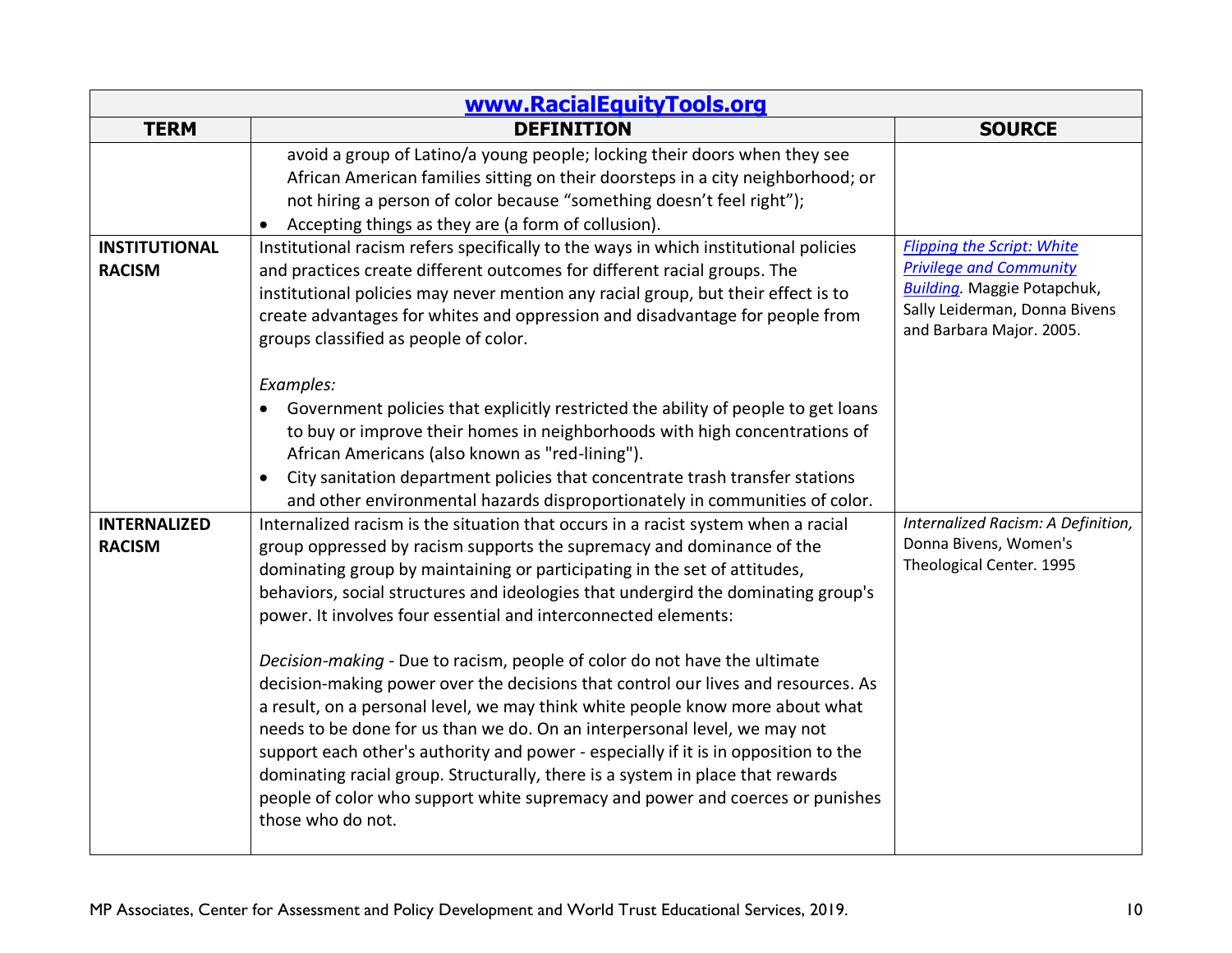| www.RacialEquityTools.org             |                                                                                                                                                                                                                                                                                                                                                                                                                                                                                                          |                                                                                                                                                             |
|---------------------------------------|----------------------------------------------------------------------------------------------------------------------------------------------------------------------------------------------------------------------------------------------------------------------------------------------------------------------------------------------------------------------------------------------------------------------------------------------------------------------------------------------------------|-------------------------------------------------------------------------------------------------------------------------------------------------------------|
| <b>TERM</b>                           | <b>DEFINITION</b>                                                                                                                                                                                                                                                                                                                                                                                                                                                                                        | <b>SOURCE</b>                                                                                                                                               |
|                                       | Resources - Resources, broadly defined (e.g. money, time, etc.), are unequally in<br>the hands and under the control of white people. Internalized racism is the system<br>in place that makes it difficult for people of color to get access to resources for our<br>own communities and to control the resources of our community. We learn to<br>believe that serving and using resources for ourselves and our particular<br>community is not serving "everybody."                                   |                                                                                                                                                             |
|                                       | Standards - With internalized racism, the standards for what is appropriate or<br>"normal" that people of color accept are white people's or Eurocentric standards.<br>We have difficulty naming, communicating and living up to our deepest standards<br>and values, and holding ourselves and each other accountable to them.                                                                                                                                                                          |                                                                                                                                                             |
|                                       | Naming the problem - There is a system in place that misnames the problem of<br>racism as a problem of or caused by people of color and blames the disease -<br>emotional, economic, political, etc. - on people of color. With internalized racism,<br>people of color might, for example, believe we are more violent than white people<br>and not consider state-sanctioned political violence or the hidden or privatized<br>violence of white people and the systems they put in place and support. |                                                                                                                                                             |
| <b>INTERPERSONAL</b><br><b>RACISM</b> | Interpersonal racism occurs between individuals. Once we bring our private beliefs<br>into our interaction with others, racism is now in the interpersonal realm.<br>Examples: public expressions of racial prejudice, hate, bias and bigotry between<br>individuals                                                                                                                                                                                                                                     | <b>Tools and Concepts for</b><br>Strengthening Racial Equity,<br>Presentation to School District U-<br>46, Terry Keleher, Applied<br>Research Center, 2011. |
| <b>INTERSECTIONALITY</b>              | 1. Exposing [one's] multiple identities can help clarify they ways in which a<br>person can simultaneously experience privilege and oppression. For example,<br>a Black woman in America does not experience gender inequalities in exactly<br>the same way as a white woman, nor racial oppression identical to that<br>experienced by a Black man. Each race and gender intersection produce a<br>qualitatively distinct life.                                                                         | 1. Intergroup Resources, 2012<br>Kimberlé Williams Crenshaw<br>2.                                                                                           |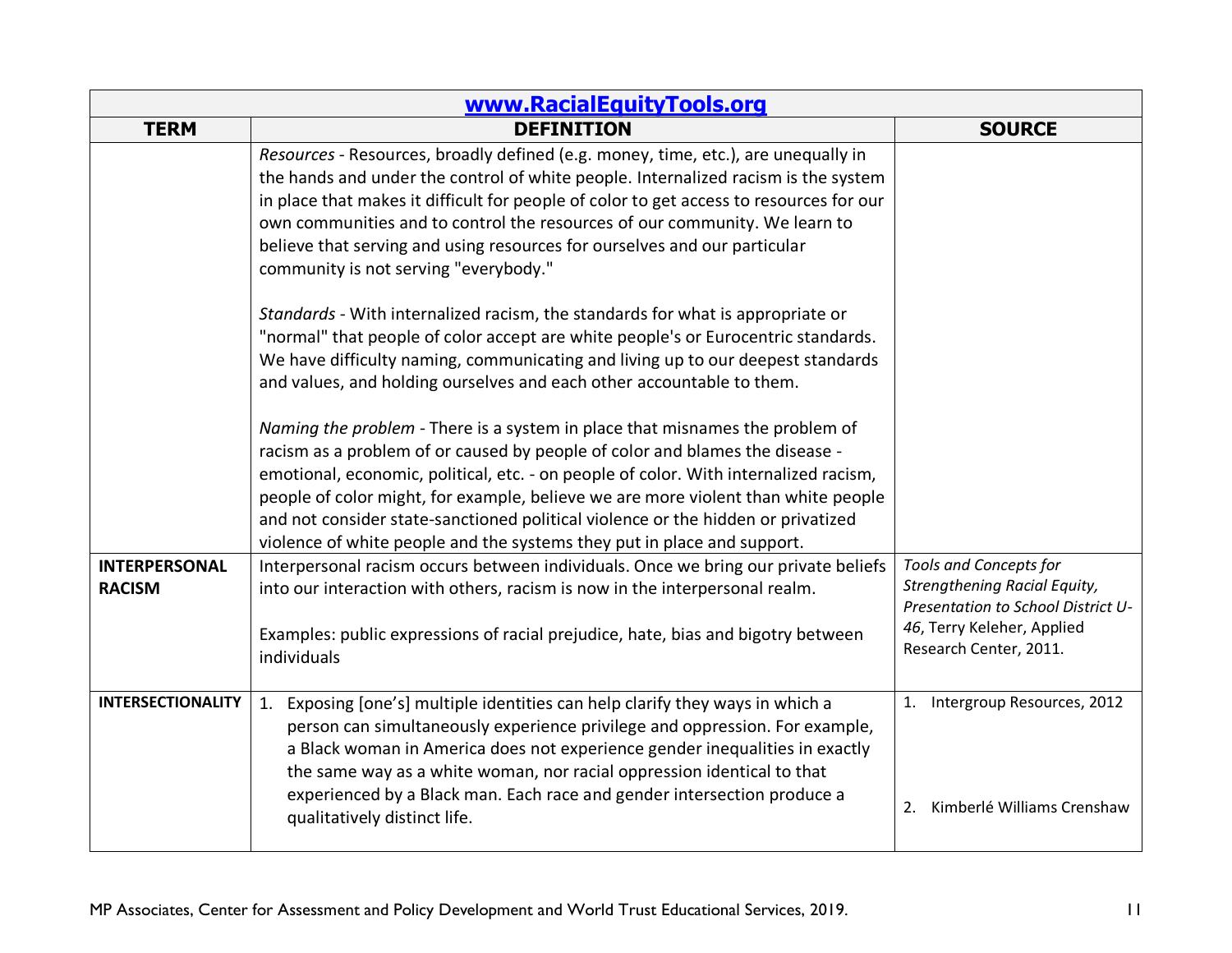| www.RacialEquityTools.org |                                                                                                                                                                                                                                                                                                                                                                                                                                                                                                                                                                                                                                                                                                                                                                                                                                                                                                                                                                                                             |                                                                                                         |
|---------------------------|-------------------------------------------------------------------------------------------------------------------------------------------------------------------------------------------------------------------------------------------------------------------------------------------------------------------------------------------------------------------------------------------------------------------------------------------------------------------------------------------------------------------------------------------------------------------------------------------------------------------------------------------------------------------------------------------------------------------------------------------------------------------------------------------------------------------------------------------------------------------------------------------------------------------------------------------------------------------------------------------------------------|---------------------------------------------------------------------------------------------------------|
| <b>TERM</b>               | <b>DEFINITION</b>                                                                                                                                                                                                                                                                                                                                                                                                                                                                                                                                                                                                                                                                                                                                                                                                                                                                                                                                                                                           | <b>SOURCE</b>                                                                                           |
|                           | 2. Intersectionality is simply a prism to see the interactive effects of various<br>forms of discrimination and disempowerment. It looks at the way that racism,<br>many times, interacts with patriarchy, heterosexism, classism, xenophobia -<br>seeing that the overlapping vulnerabilities created by these systems actually<br>create specific kinds of challenges. "Intersectionality 102," then, is to say that<br>these distinct problems create challenges for movements that are only<br>organized around these problems as separate and individual. So when racial<br>justice doesn't have a critique of patriarchy and homophobia, the particular<br>way that racism is experienced and exacerbated by heterosexism, classism<br>etc., falls outside of our political organizing. It means that significant numbers<br>of people in our communities aren't being served by social justice frames<br>because they don't address the particular ways that they're experiencing<br>discrimination. | https://www.them.us/story/kim<br>berle-crenshaw-lady-phyll-<br>intersectionality                        |
| <b>MICROAGGRESSION</b>    | The everyday verbal, nonverbal, and environmental slights, snubs, or insults,<br>whether intentional or unintentional, which communicate hostile, derogatory, or<br>negative messages to target persons based solely upon their marginalized group<br>membership.                                                                                                                                                                                                                                                                                                                                                                                                                                                                                                                                                                                                                                                                                                                                           | "Microaggressions: More than<br>Just Race," Derald Wing Sue,<br>Psychology Today, November 17,<br>2010. |
| <b>MODEL MINORITY</b>     | A term created by sociologist William Peterson to describe the Japanese<br>community, whom he saw as being able to overcome oppression because of their<br>cultural values.<br>While individuals employing the Model Minority trope may think they are being<br>complimentary, in fact the term is related to colorism and its root, anti-Blackness.<br>The model minority myth creates an understanding of ethnic groups, including<br>Asian Americans, as a monolith, or as a mass whose parts cannot be distinguished<br>from each other. The model minority myth can be understood as a tool that white<br>supremacy uses to pit people of color against each other in order to protect its<br>status.                                                                                                                                                                                                                                                                                                  | Asian American Activism: The<br><b>Continuing Struggle</b>                                              |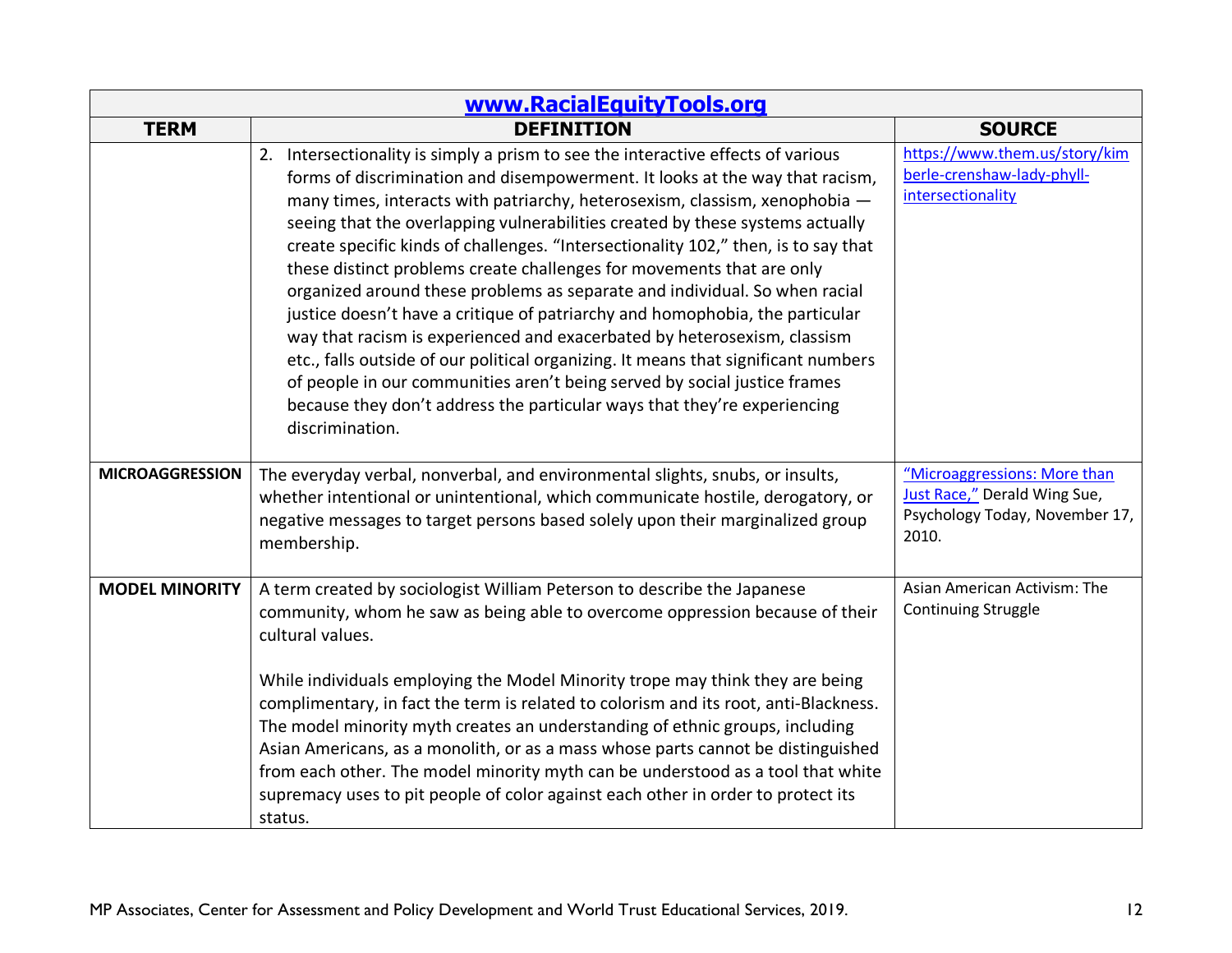| www.RacialEquityTools.org                 |                                                                                                                                                                                                                                                                                                                                                                                                                                                                                                                                                                                                                                                                                                                                                                                                                                                                                      |                                                                                                                                                                            |
|-------------------------------------------|--------------------------------------------------------------------------------------------------------------------------------------------------------------------------------------------------------------------------------------------------------------------------------------------------------------------------------------------------------------------------------------------------------------------------------------------------------------------------------------------------------------------------------------------------------------------------------------------------------------------------------------------------------------------------------------------------------------------------------------------------------------------------------------------------------------------------------------------------------------------------------------|----------------------------------------------------------------------------------------------------------------------------------------------------------------------------|
| <b>TERM</b>                               | <b>DEFINITION</b>                                                                                                                                                                                                                                                                                                                                                                                                                                                                                                                                                                                                                                                                                                                                                                                                                                                                    | <b>SOURCE</b>                                                                                                                                                              |
| <b>MOVEMENT</b><br><b>BUILDING</b>        | Movement building is the effort of social change agents to engage power holders<br>and the broader society in addressing a systemic problem or injustice while<br>promoting an alternative vision or solution. Movement building requires a range<br>of intersecting approaches through a set of distinct stages over a long-term<br>period of time. Through movement building, organizers can<br>Propose solutions to the root causes of social problems;<br>Enable people to exercise their collective power;<br>$\bullet$<br>Humanize groups that have been denied basic human rights and improve<br>$\bullet$<br>conditions for the groups affected;<br>Create structural change by building something larger than a particular<br>$\bullet$<br>organization or campaign; and<br>Promote visions and values for society based on fairness, justice and<br>$\bullet$<br>democracy | Roots: Building the Power of<br>Communities of Color to<br>Challenge Structural Racism.<br>Akonadi Foundation, 2010.<br>(Definition from the Movement<br>Strategy Center.) |
| <b>MULTICULTURAL</b><br><b>COMPETENCY</b> | A process of learning about and becoming allies with people from other cultures,<br>thereby broadening our own understanding and ability to participate in a<br>multicultural process. The key element to becoming more culturally competent is<br>respect for the ways that others live in and organize the world and an openness to<br>learn from them.                                                                                                                                                                                                                                                                                                                                                                                                                                                                                                                            | Multicultural Competence, Paul<br>Kivel, 2007.                                                                                                                             |
| <b>OPPRESSION</b>                         | The systematic subjugation of one social group by a more powerful social group<br>for the social, economic, and political benefit of the more powerful social<br>group. Rita Hardiman and Bailey Jackson state that oppression exists when the<br>following 4 conditions are found:<br>the oppressor group has the power to define reality for themselves and<br>$\bullet$<br>others,<br>the target groups take in and internalize the negative messages about<br>them and end up cooperating with the oppressors (thinking and acting like<br>them),<br>genocide, harassment, and discrimination are systematic and<br>institutionalized, so that individuals are not necessary to keep it going, and,                                                                                                                                                                              | Dismantling Racism<br>Wor<br>web workbook<br><b>ks</b>                                                                                                                     |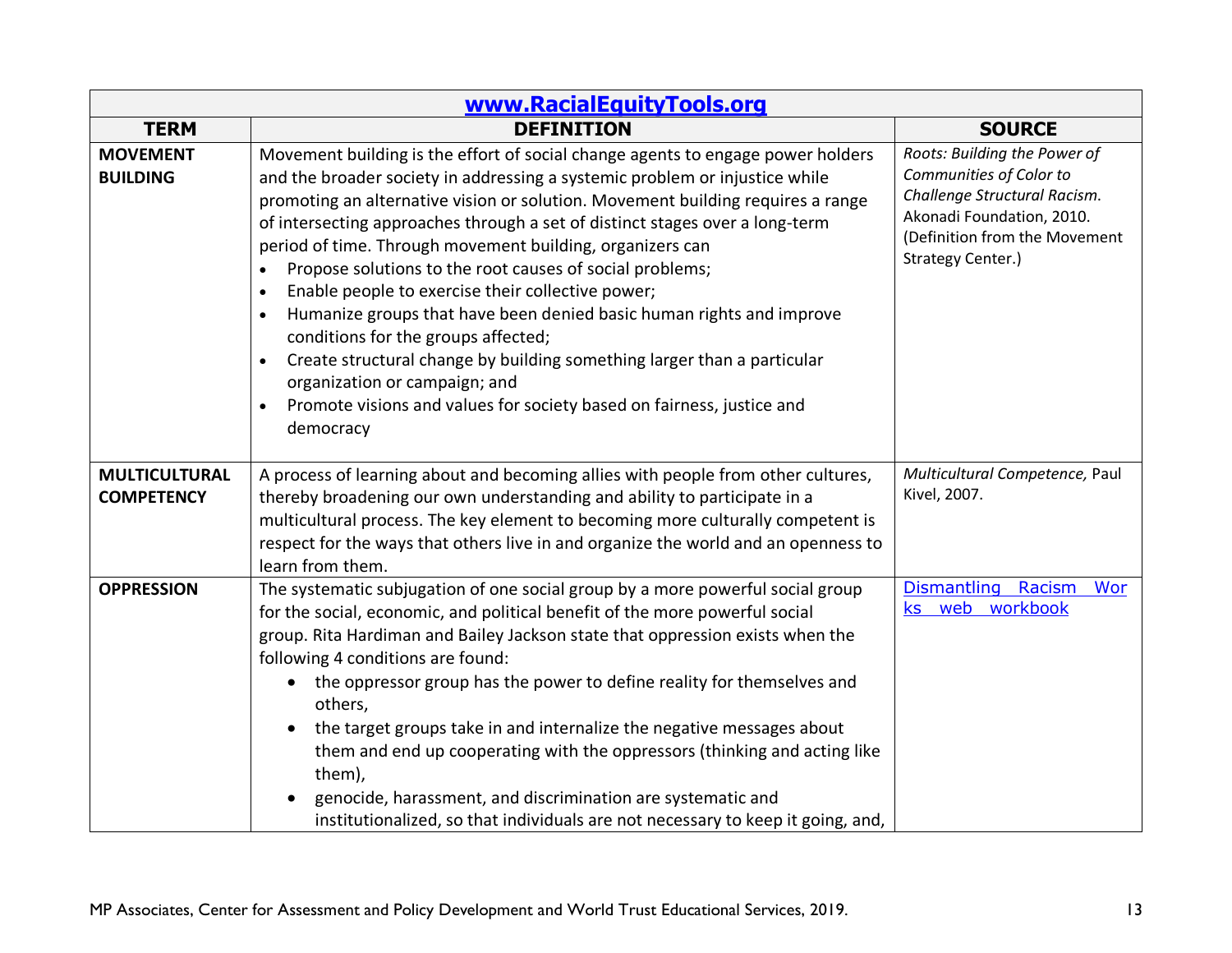| www.RacialEquityTools.org |                                                                                                                                                                                                                                                                                                                                                                                                                                                                                                                                                                                                                                                                                                                                |                                                                                         |
|---------------------------|--------------------------------------------------------------------------------------------------------------------------------------------------------------------------------------------------------------------------------------------------------------------------------------------------------------------------------------------------------------------------------------------------------------------------------------------------------------------------------------------------------------------------------------------------------------------------------------------------------------------------------------------------------------------------------------------------------------------------------|-----------------------------------------------------------------------------------------|
| <b>TERM</b>               | <b>DEFINITION</b>                                                                                                                                                                                                                                                                                                                                                                                                                                                                                                                                                                                                                                                                                                              | <b>SOURCE</b>                                                                           |
|                           | members of both the oppressor and target groups are socialized to play<br>$\bullet$<br>their roles as normal and correct.<br>Oppression = Power + Prejudice                                                                                                                                                                                                                                                                                                                                                                                                                                                                                                                                                                    |                                                                                         |
| <b>PEOPLE OF COLOR</b>    | Often the preferred collective term for referring to non-White racial groups. Racial<br>justice advocates have been using the term "people of color" (not to be confused<br>with the pejorative "colored people") since the late 1970s as an inclusive and<br>unifying frame across different racial groups that are not White, to address racial<br>inequities. While "people of color" can be a politically useful term, and describes<br>people with their own attributes (as opposed to what they are not, e.g., "non-<br>White"), it is also important whenever possible to identify people through their<br>own racial/ethnic group, as each has its own distinct experience and meaning and<br>may be more appropriate. | Race Forward, "Race<br><b>Reporting Guide"</b>                                          |
| <b>POWER</b>              | Power is unequally distributed globally and in U.S. society; some individuals or<br>groups wield greater power than others, thereby allowing them greater access<br>and control over resources. Wealth, whiteness, citizenship, patriarchy,<br>heterosexism, and education are a few key social mechanisms through which<br>power operates. Although power is often conceptualized as power over other<br>individuals or groups, other variations are power with (used in the context of<br>building collective strength) and power within (which references an individual's<br>internal strength). Learning to "see" and understand relations of power is vital to<br>organizing for progressive social change.               | Intergroup Resources, 2012                                                              |
|                           | Power may also be understood as the ability to influence others and impose one's<br>beliefs. All power is relational, and the different relationships either reinforce or<br>disrupt one another. The importance of the concept of power to anti-racism is<br>clear: racism cannot be understood without understanding that power is not only<br>an individual relationship but a cultural one, and that power relationships are<br>shifting constantly. Power can be used malignantly and intentionally, but need not<br>be, and individuals within a culture may benefit from power of which they are<br>unaware.                                                                                                            | Alberta Civil Liberties Research<br>Center<br>http://www.aclrc.com/racism-<br>and-power |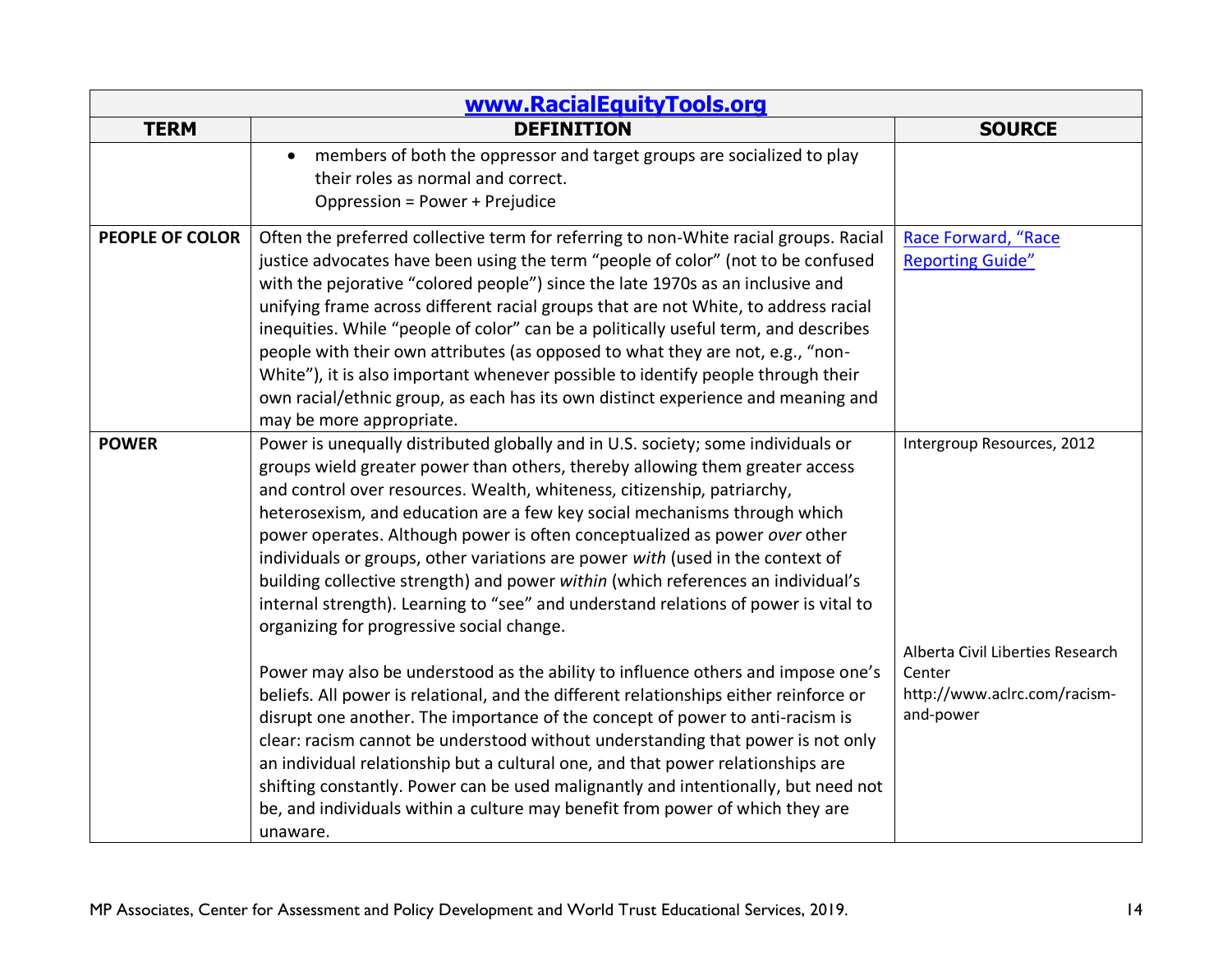| www.RacialEquityTools.org                   |                                                                                                                                                                                                                                                                                                                                                                                                                                                                                                                                                                                                                                                                                                                                                                                                                                                                |                                                                                                                                                                     |
|---------------------------------------------|----------------------------------------------------------------------------------------------------------------------------------------------------------------------------------------------------------------------------------------------------------------------------------------------------------------------------------------------------------------------------------------------------------------------------------------------------------------------------------------------------------------------------------------------------------------------------------------------------------------------------------------------------------------------------------------------------------------------------------------------------------------------------------------------------------------------------------------------------------------|---------------------------------------------------------------------------------------------------------------------------------------------------------------------|
| <b>TERM</b>                                 | <b>DEFINITION</b>                                                                                                                                                                                                                                                                                                                                                                                                                                                                                                                                                                                                                                                                                                                                                                                                                                              | <b>SOURCE</b>                                                                                                                                                       |
| <b>PREJUDICE</b>                            | A pre-judgment or unjustifiable, and usually negative, attitude of one type of<br>individual or groups toward another group and its members. Such negative<br>attitudes are typically based on unsupported generalizations (or stereotypes) that<br>deny the right of individual members of certain groups to be recognized and<br>treated as individuals with individual characteristics.                                                                                                                                                                                                                                                                                                                                                                                                                                                                     | A Community Builder's Tool Kit.<br>Institute for Democratic Renewal<br>and Project Change Anti-Racism<br>Initiative.                                                |
| <b>PRIVILEGE</b>                            | Unearned social power accorded by the formal and informal institutions of society<br>to ALL members of a dominant group (e.g. white privilege, male privilege, etc.).<br>Privilege is usually invisible to those who have it because we're taught not to see<br>it, but nevertheless it puts them at an advantage over those who do not have it.                                                                                                                                                                                                                                                                                                                                                                                                                                                                                                               | <b>Colors of Resistance Archive</b><br>Accessed June 28, 2013.                                                                                                      |
| <b>RACE</b>                                 | For many people, it comes as a surprise that racial categorization schemes<br>$\bullet$<br>were invented by scientists to support worldviews that viewed some<br>groups of people as superior and some as inferior. There are three<br>important concepts linked to this fact:                                                                                                                                                                                                                                                                                                                                                                                                                                                                                                                                                                                 | PBS, Race: Power of an<br>Illusion                                                                                                                                  |
|                                             | Race is a made-up social construct, and not an actual biological fact<br>Race designations have changed over time. Some groups that are<br>considered "white" in the United States today were considered "non-<br>white" in previous eras, in U.S. Census data and in mass media and popular<br>culture (for example, Irish, Italian and Jewish people).<br>The way in which racial categorizations are enforced (the shape of racism)<br>$\bullet$<br>has also changed over time. For example, the racial designation of Asian<br>American and Pacific Islander changed four times in the 19th century. That<br>is, they were defined at times as white and at other times as not white.<br>Asian Americans and Pacific Islanders, as designated groups, have been<br>used by whites at different times in history to compete with African<br>American labor. | Paul Kivel, Uprooting Racism:<br>How White People Can Work<br>for Racial Justice (Gabriola<br>Island, British Columbia: New<br>Society Publishers, 2002),<br>p.141. |
| <b>RACIAL AND</b><br><b>ETHNIC IDENTITY</b> | An individual's awareness and experience of being a member of a racial and ethnic<br>group; the racial and ethnic categories that an individual chooses to describe him<br>or herself based on such factors as biological heritage, physical appearance,<br>cultural affiliation, early socialization, and personal experience.                                                                                                                                                                                                                                                                                                                                                                                                                                                                                                                                | <b>Teaching for Diversity and Social</b><br>Justice: A Sourcebook.<br>Maurianne Adams, Lee Anne<br>Bell, and Pat Griffin, editors.<br>Routledge, 1997.              |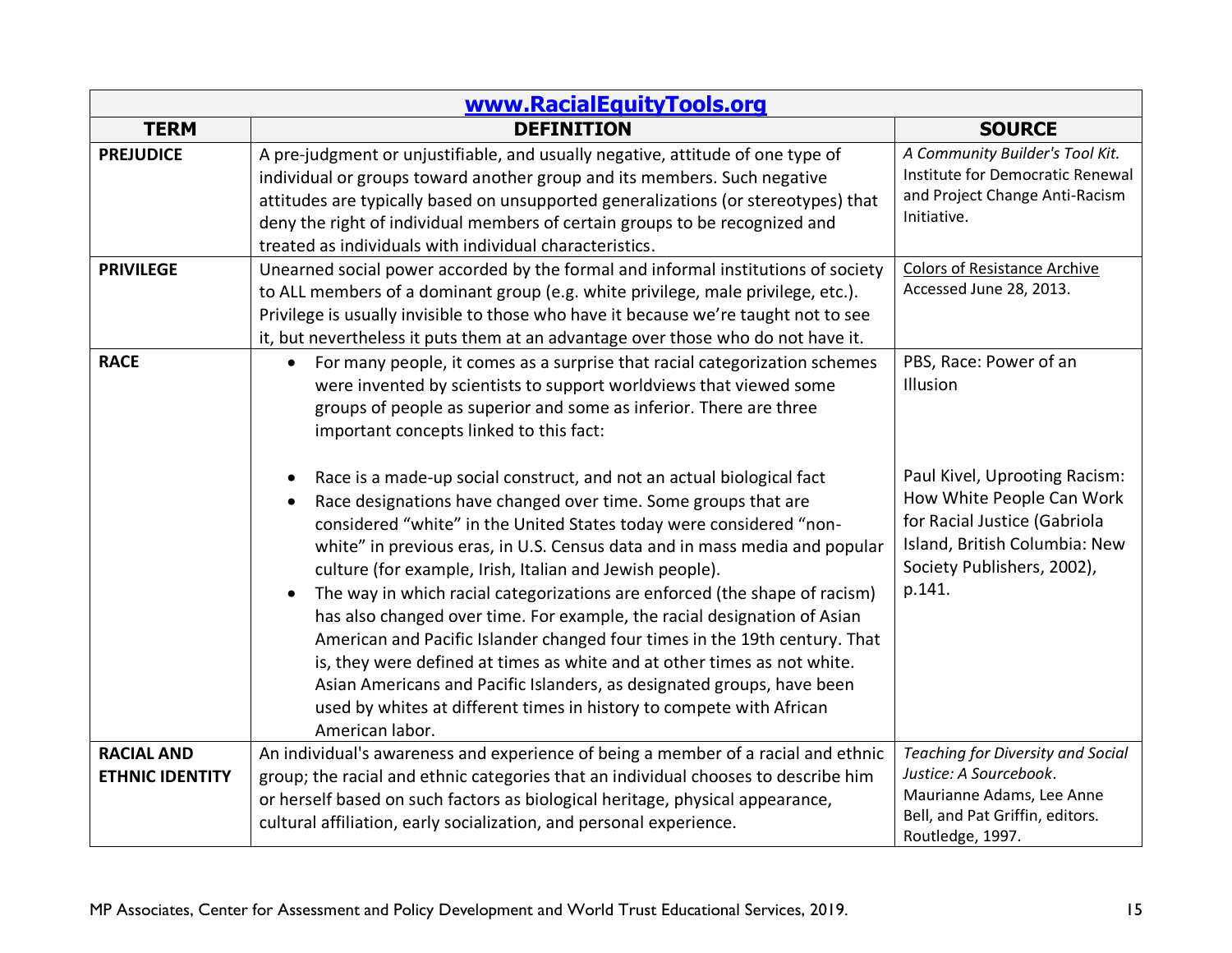| www.RacialEquityTools.org                                     |                                                                                                                                                                                                                                                                                                                                                                                                                                                                                                                                                                                                                                        |                                                                                                                                                                                      |
|---------------------------------------------------------------|----------------------------------------------------------------------------------------------------------------------------------------------------------------------------------------------------------------------------------------------------------------------------------------------------------------------------------------------------------------------------------------------------------------------------------------------------------------------------------------------------------------------------------------------------------------------------------------------------------------------------------------|--------------------------------------------------------------------------------------------------------------------------------------------------------------------------------------|
| <b>TERM</b>                                                   | <b>DEFINITION</b>                                                                                                                                                                                                                                                                                                                                                                                                                                                                                                                                                                                                                      | <b>SOURCE</b>                                                                                                                                                                        |
| <b>RACIAL EQUITY</b>                                          | Racial equity is the condition that would be achieved if one's racial identity no<br>longer predicted, in a statistical sense, how one fares. When we use the term, we<br>are thinking about racial equity as one part of racial justice, and thus we also<br>include work to address root causes of inequities not just their manifestation. This<br>includes elimination of policies, practices, attitudes and cultural messages that<br>reinforce differential outcomes by race or fail to eliminate them.                                                                                                                          | Center for Assessment and<br><b>Policy Development</b>                                                                                                                               |
| <b>RACIAL HEALING</b>                                         | To restore to health or soundness; to repair or set right; to restore to spiritual<br>wholeness                                                                                                                                                                                                                                                                                                                                                                                                                                                                                                                                        | Racial Equity Resource Guide, W.<br>K. Kellogg Foundation, Michael<br>R. Wenger, 2012                                                                                                |
| <b>RACIAL IDENTITY</b><br><b>DEVELOPMENT</b><br><b>THEORY</b> | Racial Identity Development Theory discusses how people in various racial groups<br>and with multiracial identities form their particular self-concept. It also describes<br>some typical phases in remaking that identity based on learning and awareness of<br>systems of privilege and structural racism, cultural and historical meanings<br>attached to racial categories, and factors operating in the larger socio-historical<br>level (e.g. globalization, technology, immigration, and increasing multiracial<br>population).                                                                                                 | New Perspective on Racial<br>Identity Development:<br><b>Integrating Emerging</b><br>Frameworks, Charmaine L.<br>Wijeyesinghe and Bailey W.<br>Jackson, editors. NYU Press,<br>2012. |
| <b>RACIAL INEQUITY</b>                                        | Racial inequity is wen two or more racial groups are not standing on<br>approximately equal footing, such as percentages of each ethnic group in terms of<br>dropout rates, single family home ownership, access to healthcare, etc.                                                                                                                                                                                                                                                                                                                                                                                                   | Ibram X Kendi, How to be an<br>Antiracist,<br>Random House, 2019                                                                                                                     |
| <b>RACIALIZATION</b>                                          | Racialization is the very complex and contradictory process through which groups<br>come to be designated as being of a particular "race" and on that basis subjected<br>to differential and/or unequal treatment. Put simply, "racialization [is] the process<br>of manufacturing and utilizing the notion of race in any capacity" (Dalal, 2002, p.<br>27). While white people are also racialized, this process is often rendered invisible<br>or normative to those designated as white. As a result, white people may not see<br>themselves as part of a race but still maintain the authority to name and racialize<br>"others." | <b>Calgary Anti-Racism Resources</b><br>http://www.aclrc.com/racializati<br>on                                                                                                       |
| <b>RACIAL JUSTICE</b>                                         | 1. The systematic fair treatment of people of all races, resulting in equitable<br>opportunities and outcomes for all. Racial justice-or racial equity-goes<br>beyond "anti-racism." It is not just the absence of discrimination and                                                                                                                                                                                                                                                                                                                                                                                                  | 1. Race Forward                                                                                                                                                                      |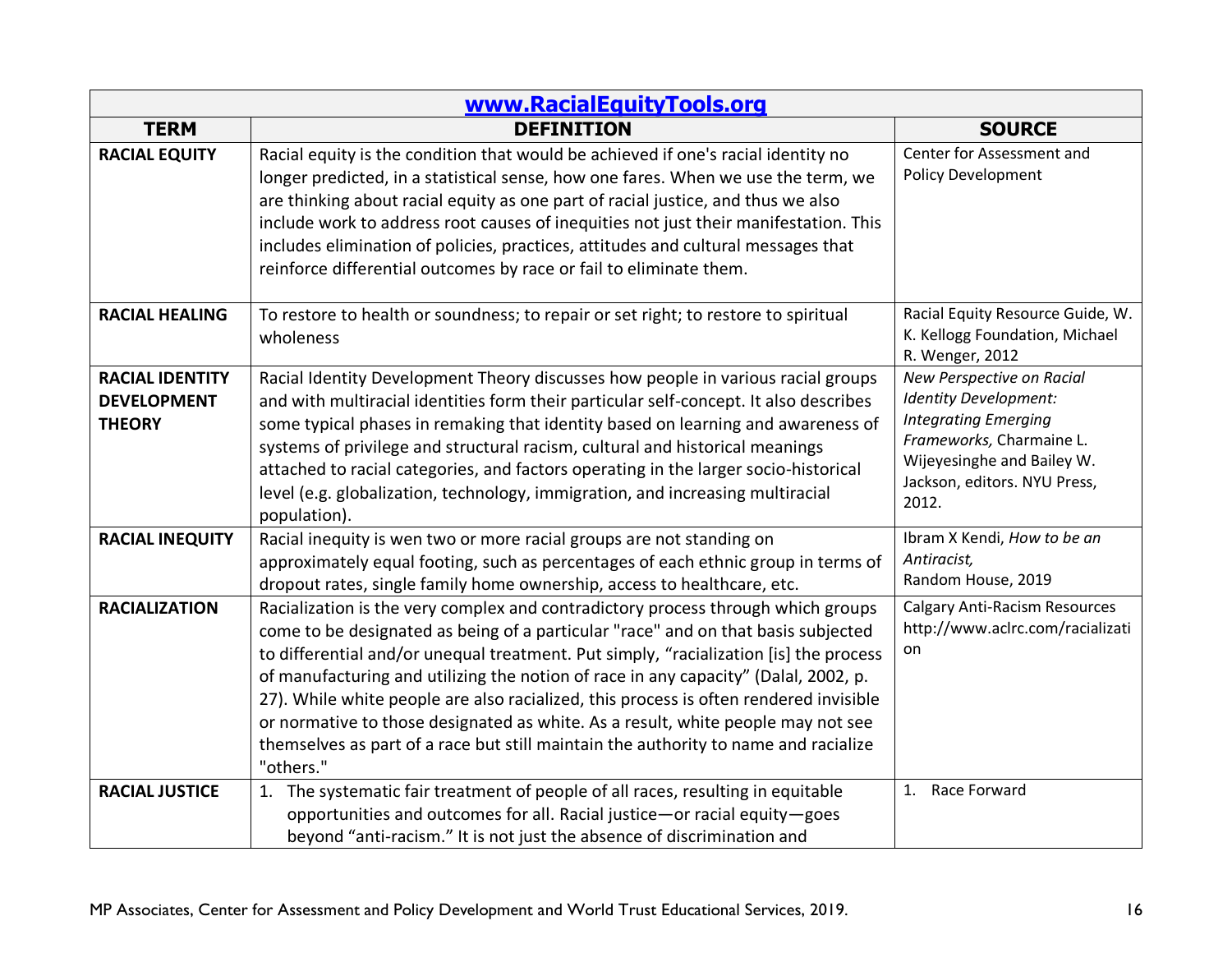| www.RacialEquityTools.org              |                                                                                                                                                                                                                                                                                                                                                                                                                                                                                                                                                                      |                                                                                                                                                                                                    |
|----------------------------------------|----------------------------------------------------------------------------------------------------------------------------------------------------------------------------------------------------------------------------------------------------------------------------------------------------------------------------------------------------------------------------------------------------------------------------------------------------------------------------------------------------------------------------------------------------------------------|----------------------------------------------------------------------------------------------------------------------------------------------------------------------------------------------------|
| <b>TERM</b>                            | <b>DEFINITION</b>                                                                                                                                                                                                                                                                                                                                                                                                                                                                                                                                                    | <b>SOURCE</b>                                                                                                                                                                                      |
|                                        | inequities, but also the presence of deliberate systems and supports to<br>achieve and sustain racial equity through proactive and preventative<br>measures.<br>2. Racial Justice [is defined] as the proactive reinforcement of policies, practices,<br>attitudes and actions that produce equitable power, access, opportunities,<br>treatment, impacts and outcomes for all.                                                                                                                                                                                      | 2. Catalytic Change: Lessons<br>Learned from the Racial<br><b>Justice Grantmaking</b><br>Assessment Report,<br>Philanthropic Initiative for<br>Racial Equity and Applied<br>Research Center, 2009. |
| <b>RACIAL</b><br><b>RECONCILIATION</b> | Reconciliation involves three ideas. First, it recognizes that racism in America is<br>both systemic and institutionalized, with far-reaching effects on both political<br>engagement and economic opportunities for minorities. Second, reconciliation is<br>engendered by empowering local communities through relationship- building and<br>truth-telling. Lastly, justice is the essential component of the conciliatory<br>process-justice that is best termed as restorative rather than retributive, while<br>still maintaining its vital punitive character. | <b>Position Statement on</b><br>Reconciliation, The William<br>Winters Institute for Racial<br>Reconciliation, 2007.                                                                               |
| <b>RACISM</b>                          | • Racism = race prejudice + social and institutional power<br>Racism = a system of advantage based on race<br>Racism = a system of oppression based on race<br>Racism = a white supremacy system<br>$\bullet$<br>Racism is different from racial prejudice, hatred, or discrimination. Racism<br>involves one group having the power to carry out systematic discrimination<br>through the institutional policies and practices of the society and by<br>shaping the cultural beliefs and values that support those racist policies<br>and practices.                | <b>Dismantling Racism Works Web</b><br><b>Workbook</b>                                                                                                                                             |
| <b>RACIST</b>                          | One who is supporting a racist policy through their actions or interaction or<br>expressing a racist idea.                                                                                                                                                                                                                                                                                                                                                                                                                                                           | Ibram X Kendi, How to be an<br>Antiracist, Random House, 2019                                                                                                                                      |
| <b>RACIST IDEAS</b>                    | A racist idea is any idea that suggests one racial group is inferior or superior to<br>another racial group in any way.                                                                                                                                                                                                                                                                                                                                                                                                                                              | Ibram X Kendi, How to be an<br>Antiracist, Random House, 2019                                                                                                                                      |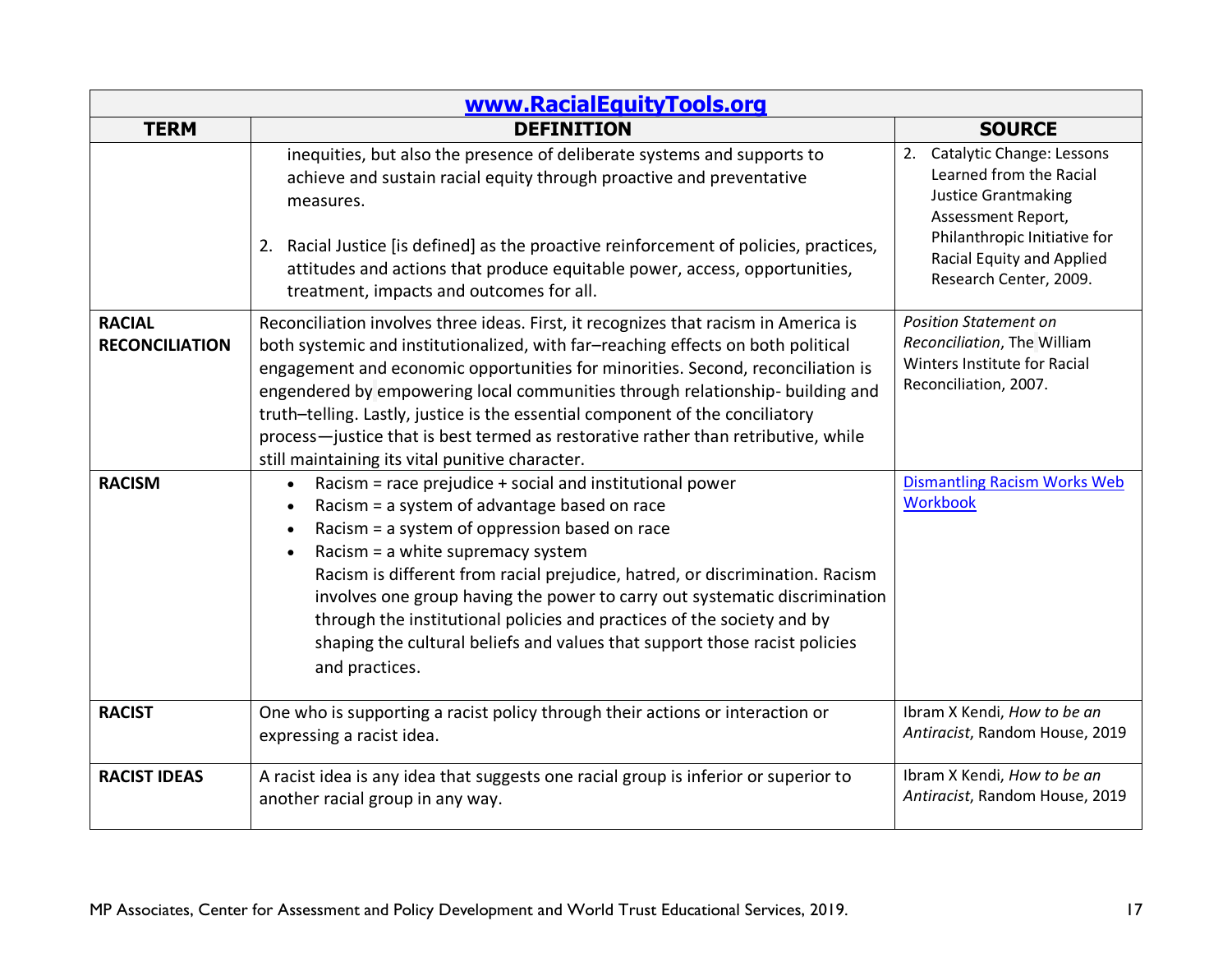| www.RacialEquityTools.org            |                                                                                                                                                                                                                                                                                                                                                                                                                                                                                                                                                                                                                                                         |                                                                                                                                                                                                                                     |
|--------------------------------------|---------------------------------------------------------------------------------------------------------------------------------------------------------------------------------------------------------------------------------------------------------------------------------------------------------------------------------------------------------------------------------------------------------------------------------------------------------------------------------------------------------------------------------------------------------------------------------------------------------------------------------------------------------|-------------------------------------------------------------------------------------------------------------------------------------------------------------------------------------------------------------------------------------|
| <b>TERM</b>                          | <b>DEFINITION</b>                                                                                                                                                                                                                                                                                                                                                                                                                                                                                                                                                                                                                                       | <b>SOURCE</b>                                                                                                                                                                                                                       |
| <b>RACIST POLICIES</b>               | A racist policy is any measure that produces or sustains racial inequity between or<br>among racial groups. Policies are written and unwritten laws, rules, procedures,<br>processes, regulations and guidelines that govern people. There is no such thing as<br>a nonracist or race-neutral policy. Every policy in every institution in every<br>community in every nation is producing or sustaining either racial inequity or<br>equity between racial groups. Racist policies are also express through other terms<br>such as "structural racism" or "systemic racism". Racism itself is institutional,<br>structural, and systemic               | Ibram X Kendi, How to be an<br>Antiracist, Random House, 2019                                                                                                                                                                       |
| <b>REPARATIONS</b>                   | States have a legal duty to acknowledge and address widespread or systematic<br>human rights violations, in cases where the state caused the violations or did not<br>seriously try to prevent them. Reparations initiatives seek to address the harms<br>caused by these violations. They can take the form of compensating for the losses<br>suffered, which helps overcome some of the consequences of abuse. They can<br>also be future oriented-providing rehabilitation and a better life to victims-and<br>help to change the underlying causes of abuse. Reparations publicly affirm that<br>victims are rights-holders entitled to redress.    | <b>International Center for</b><br><b>Transitional Justice</b>                                                                                                                                                                      |
| <b>RESTORATIVE</b><br><b>JUSTICE</b> | Restorative Justice is a theory of justice that emphasizes repairing the harm<br>caused by crime and conflict. It places decisions in the hands of those who have<br>been most affected by a wrongdoing, and gives equal concern to the victim, the<br>offender, and the surrounding community. Restorative responses are meant to<br>repair harm, heal broken relationships, and address the underlying reasons for the<br>offense. Restorative Justice emphasizes individual and collective accountability.<br>Crime and conflict generate opportunities to build community and increase<br>grassroots power when restorative practices are employed. | The Movement for Black Lives<br>https://policy.m4bl.org/glossary                                                                                                                                                                    |
| <b>SETTLER</b><br><b>COLONIALISM</b> | Settler colonialism refers to colonization in which colonizing powers create<br>permanent or long-term settlement on land owned and/or occupied by other<br>peoples, often by force. This contrasts with colonialism where colonizer's focus<br>only on extracting resources back to their countries of origin, for example. Settler<br>Colonialism typically includes oppressive governance, dismantling of indigenous<br>cultural forms, and enforcement of codes of superiority (such as white<br>supremacy). Examples include white European occupations of land in what is now                                                                     | Settler Fragility: Why Settler<br>Privilege Is So Hard to Talk<br>About, Dina Gilio-Whitaker<br>https://www.beaconbroadside.c<br>om/broadside/2018/11/settler-<br>fragility-why-settler-privilege-is-<br>so-hard-to-talk-about.html |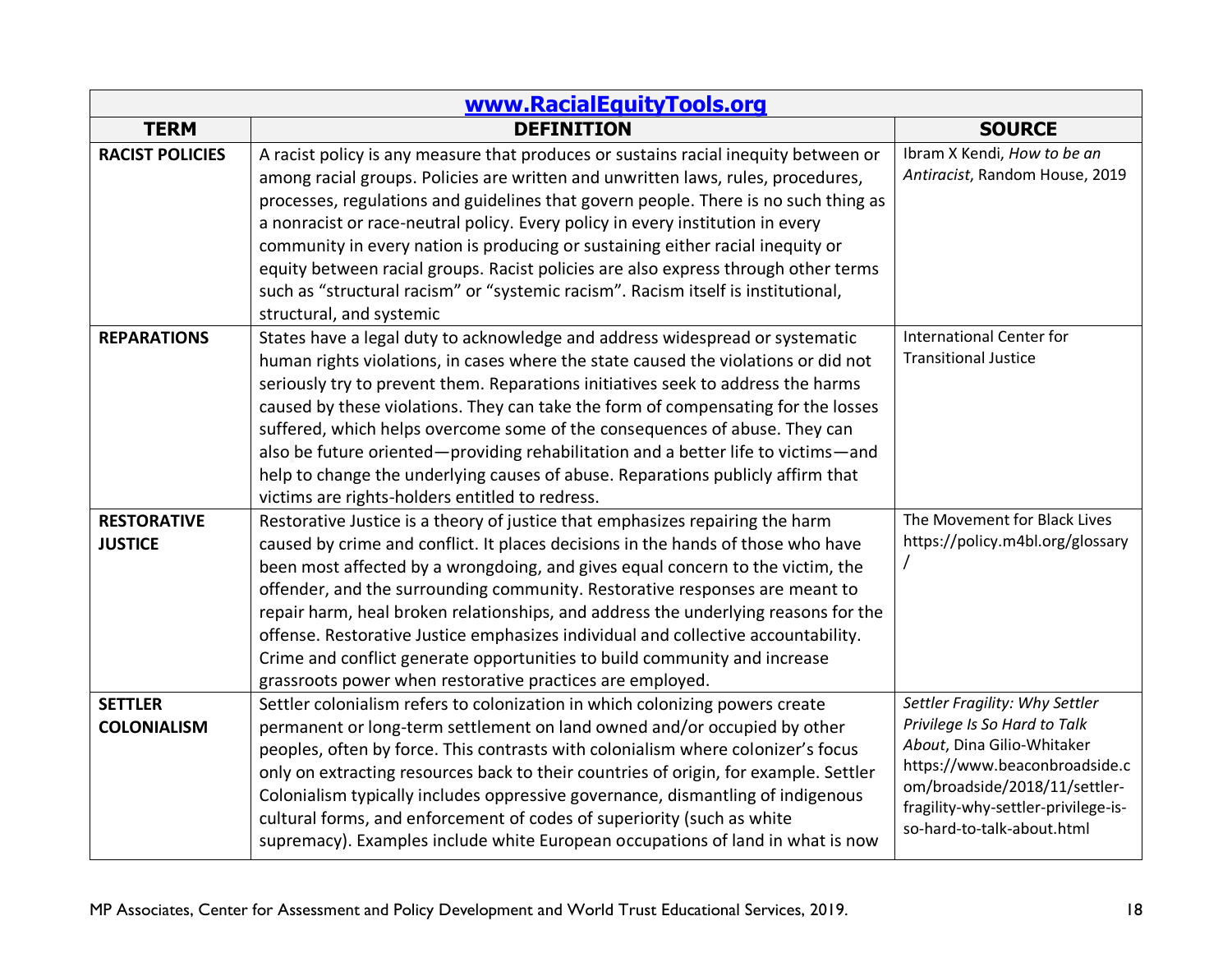| www.RacialEquityTools.org                 |                                                                                                                                                                                                                                                                                                                                                                                                                                                                                                                                                                                                                                                                                                                                                                                                                                                                                                                                                                                                                                 |                                                                                                                                                                                                                                                                                            |
|-------------------------------------------|---------------------------------------------------------------------------------------------------------------------------------------------------------------------------------------------------------------------------------------------------------------------------------------------------------------------------------------------------------------------------------------------------------------------------------------------------------------------------------------------------------------------------------------------------------------------------------------------------------------------------------------------------------------------------------------------------------------------------------------------------------------------------------------------------------------------------------------------------------------------------------------------------------------------------------------------------------------------------------------------------------------------------------|--------------------------------------------------------------------------------------------------------------------------------------------------------------------------------------------------------------------------------------------------------------------------------------------|
| <b>TERM</b>                               | <b>DEFINITION</b>                                                                                                                                                                                                                                                                                                                                                                                                                                                                                                                                                                                                                                                                                                                                                                                                                                                                                                                                                                                                               | <b>SOURCE</b>                                                                                                                                                                                                                                                                              |
|                                           | the United States, Spain's settlements throughout Latin America, and the<br>Apartheid government established by White Europeans in South Africa.                                                                                                                                                                                                                                                                                                                                                                                                                                                                                                                                                                                                                                                                                                                                                                                                                                                                                |                                                                                                                                                                                                                                                                                            |
|                                           | Per Dino Gillio-Whitaker, "Settler Colonialism may be said to be a structure, not an<br>historic event, whose endgame is always the elimination of the Natives in order to<br>acquire their land, which it does in countless seen and unseen ways. These<br>techniques are woven throughout the US's national discourse at all levels of<br>society. Manifest Destiny-that is, the US's divinely sanctioned inevitability-is<br>like a computer program always operating unnoticeably in the background. In this<br>program, genocide and land dispossession are continually both justified and<br>denied."                                                                                                                                                                                                                                                                                                                                                                                                                     |                                                                                                                                                                                                                                                                                            |
| <b>STRUCTURAL</b><br><b>RACIALIZATION</b> | Structural racialization connotes the dynamic process that creates cumulative and<br>durable inequalities based on race. Interactions between individuals are shaped<br>by and reflect underlying and often hidden structures that shape biases and create<br>disparate outcomes even in the absence of racist actors or racist intentions. The<br>presence of structural racialization is evidenced by consistent differences in<br>outcomes in education attainment, family wealth and even life span.                                                                                                                                                                                                                                                                                                                                                                                                                                                                                                                        | <b>Systems Thinking and Race</b><br>Workshop Summary. john a.<br>powell, Connie Cagampang<br>Heller, and Fayza Bundalli. The<br>California<br>Endowment, 2011.                                                                                                                             |
| <b>STRUCTURAL</b><br><b>RACISM</b>        | 1) The normalization and legitimization of an array of dynamics - historical,<br>cultural, institutional and interpersonal - that routinely advantage Whites<br>while producing cumulative and chronic adverse outcomes for people of color.<br>Structural racism encompasses the entire system of White domination,<br>diffused and infused in all aspects of society including its history, culture,<br>politics, economics and entire social fabric. Structural racism is more difficult<br>to locate in a particular institution because it involves the reinforcing effects of<br>multiple institutions and cultural norms, past and present, continually<br>reproducing old and producing new forms of racism. Structural racism is the<br>most profound and pervasive form of racism - all other forms of racism<br>emerge from structural racism.<br>For example, we can see structural racism in the many institutional, cultural<br>2)<br>and structural factors that contribute to lower life expectancy for African | <b>Racial Justice Action</b><br>1)<br><b>Education Manual. Applied</b><br>Research Center, 2003.<br><b>Flipping the Script: White</b><br>2)<br><b>Privilege and Community</b><br><b>Building.</b> Maggie Potapchuk,<br>Sally Leiderman, Donna<br><b>Bivens and Barbara</b><br>Major. 2005. |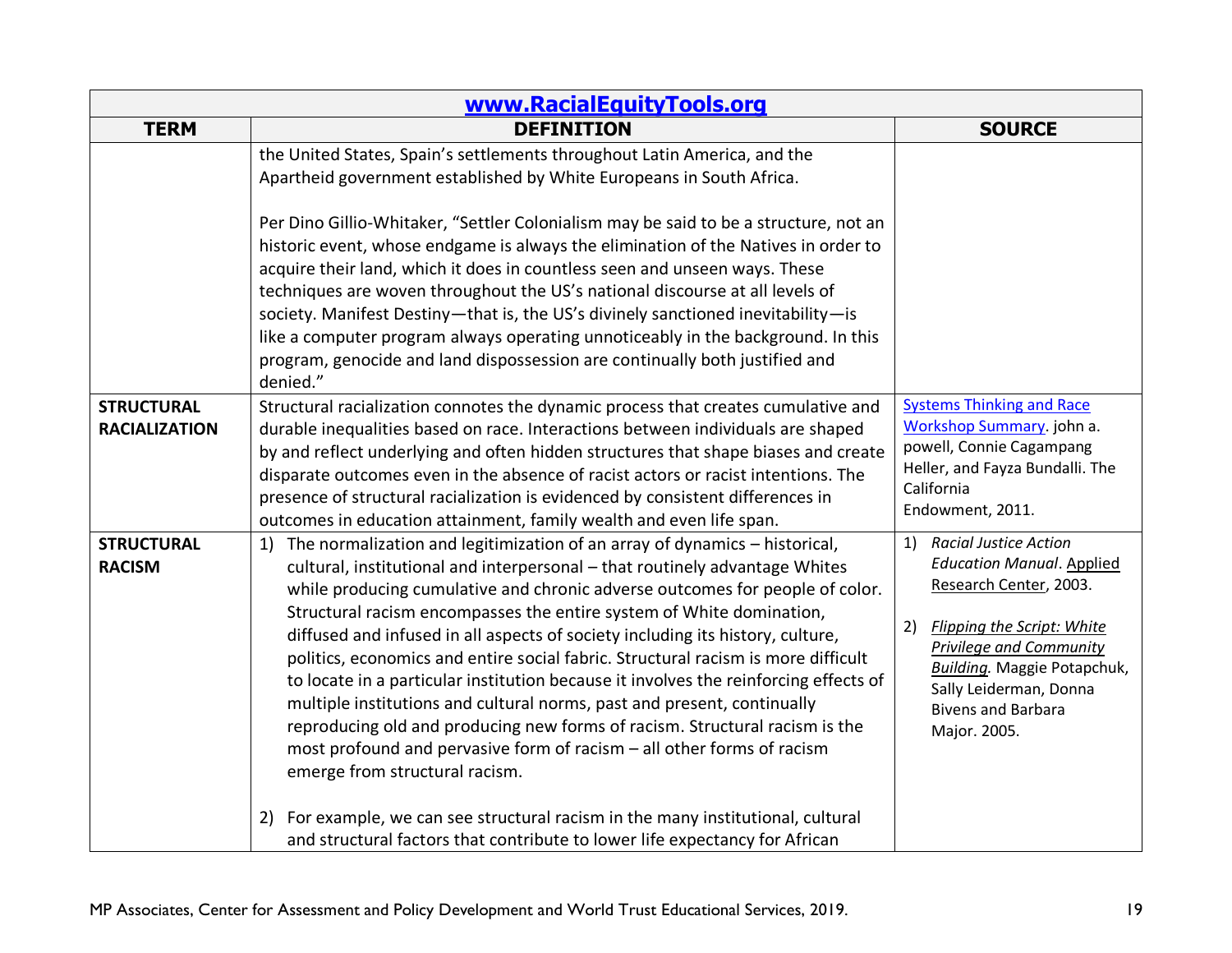| www.RacialEquityTools.org              |                                                                                                                                                                                                                                                                                                                                                                                                                                                                                                                                                                                                                                                                                                                                                                                                              |                                                                                                                                                                                                                                                                                                                    |
|----------------------------------------|--------------------------------------------------------------------------------------------------------------------------------------------------------------------------------------------------------------------------------------------------------------------------------------------------------------------------------------------------------------------------------------------------------------------------------------------------------------------------------------------------------------------------------------------------------------------------------------------------------------------------------------------------------------------------------------------------------------------------------------------------------------------------------------------------------------|--------------------------------------------------------------------------------------------------------------------------------------------------------------------------------------------------------------------------------------------------------------------------------------------------------------------|
| <b>TERM</b>                            | <b>DEFINITION</b>                                                                                                                                                                                                                                                                                                                                                                                                                                                                                                                                                                                                                                                                                                                                                                                            | <b>SOURCE</b>                                                                                                                                                                                                                                                                                                      |
|                                        | American and Native American men, compared to white men. These include<br>higher exposure to environmental toxins, dangerous jobs and unhealthy<br>housing stock, higher exposure to and more lethal consequences for reacting<br>to violence, stress and racism, lower rates of health care coverage, access and<br>quality of care and systematic refusal by the nation to fix these things.                                                                                                                                                                                                                                                                                                                                                                                                               |                                                                                                                                                                                                                                                                                                                    |
| <b>TARGETED</b><br><b>UNIVERSALISM</b> | Targeted universalism means setting universal goals pursued by targeted<br>processes to achieve those goals. Within a targeted universalism framework,<br>universal goals are established for all groups concerned. The strategies developed<br>to achieve those goals are targeted, based upon how different groups are situated<br>within structures, culture, and across geographies to obtain the universal goal.<br>Targeted universalism is goal oriented, and the processes are directed in service of<br>the explicit, universal goal.                                                                                                                                                                                                                                                               | Targeted Universalism: Policy &<br>Practice A Primer, john a.<br>powell, Stephen Menendian,<br>Wendy Ake                                                                                                                                                                                                           |
| <b>WHITE FRAGILITY</b>                 | "A state in which even a minimum amount of racial stress becomes intolerable<br>[for white people], triggering a range of defensive moves. These moves include<br>the outward display of emotions such as anger, fear, and guilt, and behaviors such<br>as argumentation, silence, and leaving the stress-inducing situation. These<br>behaviors, in turn, function to reinstate white racial equilibrium" 30 31                                                                                                                                                                                                                                                                                                                                                                                             | <b>White Fragility, Robin DiAngelo</b>                                                                                                                                                                                                                                                                             |
| <b>WHITE PRIVILEGE</b>                 | 1) Refers to the unquestioned and unearned set of advantages, entitlements,<br>benefits and choices bestowed on people solely because they are white.<br>Generally white people who experience such privilege do so without being<br>conscious of it.<br>Structural White Privilege: A system of white domination that creates and<br>2)<br>maintains belief systems that make current racial advantages and<br>disadvantages seem normal. The system includes powerful incentives for<br>maintaining white privilege and its consequences, and powerful negative<br>consequences for trying to interrupt white privilege or reduce its<br>consequences in meaningful ways. The system includes internal and external<br>manifestations at the individual, interpersonal, cultural and institutional levels. | White Privilege and Male<br>1.<br>Privilege: A Personal Account<br>of Coming to See<br>Correspondences Through<br>Work in Women Studies.<br>Peggy McIntosh. 1988.<br>2. Transforming White<br>Privilege: A 21st Century<br>Leadership Capacity, CAPD,<br>MP Associates, World Trust<br>Educational Services, 2012. |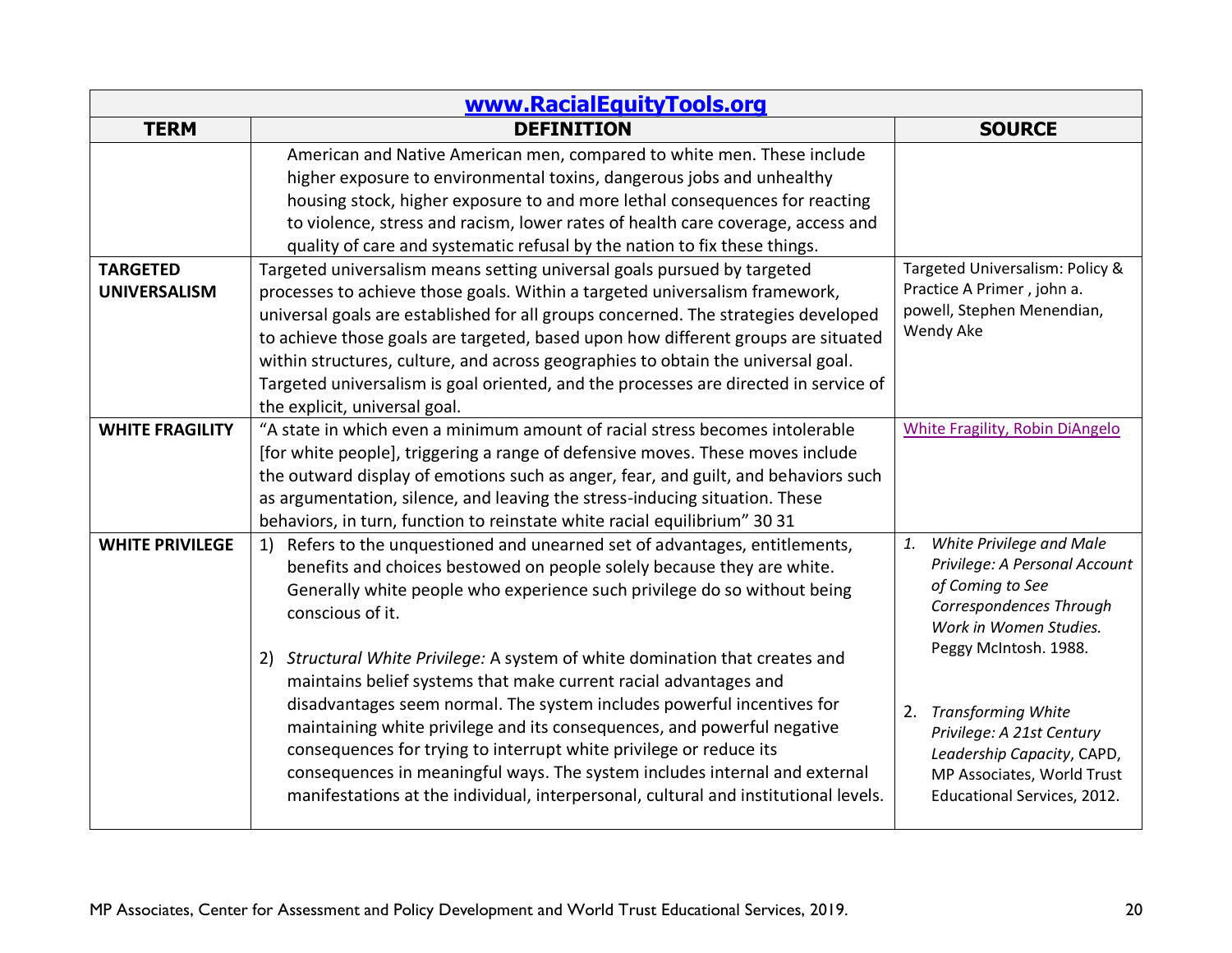| www.RacialEquityTools.org        |                                                                                                                                                                                                                                                                                                                                                                                                                                                                                                                                                                                                                                                                                                                                                                                                                                                                                                                                                                                                                                                                                                                                                                                                                                                                   |                                                                                                  |
|----------------------------------|-------------------------------------------------------------------------------------------------------------------------------------------------------------------------------------------------------------------------------------------------------------------------------------------------------------------------------------------------------------------------------------------------------------------------------------------------------------------------------------------------------------------------------------------------------------------------------------------------------------------------------------------------------------------------------------------------------------------------------------------------------------------------------------------------------------------------------------------------------------------------------------------------------------------------------------------------------------------------------------------------------------------------------------------------------------------------------------------------------------------------------------------------------------------------------------------------------------------------------------------------------------------|--------------------------------------------------------------------------------------------------|
| <b>TERM</b>                      | <b>DEFINITION</b>                                                                                                                                                                                                                                                                                                                                                                                                                                                                                                                                                                                                                                                                                                                                                                                                                                                                                                                                                                                                                                                                                                                                                                                                                                                 | <b>SOURCE</b>                                                                                    |
|                                  | The accumulated and interrelated advantages and disadvantages of white<br>privilege that are reflected in racial/ethnic inequities in life-expectancy and<br>other health outcomes, income and wealth and other outcomes, in part<br>through different access to opportunities and resources. These differences are<br>maintained in part by denying that these advantages and disadvantages exist<br>at the structural, institutional, cultural, interpersonal and individual levels and<br>by refusing to redress them or eliminate the systems, policies, practices,<br>cultural norms and other behaviors and assumptions that maintain them.<br>Interpersonal White Privilege: Behavior between people that consciously or<br>unconsciously reflects white superiority or entitlement.<br>Cultural White Privilege: A set of dominant cultural assumptions about what is<br>good, normal or appropriate that reflects Western European white world<br>views and dismisses or demonizes other world views.<br>Institutional White Privilege: Policies, practices and behaviors of institutions --<br>such as schools, banks, non-profits or the Supreme Court -- that have the<br>effect of maintaining or increasing accumulated advantages for those groups |                                                                                                  |
|                                  | currently defined as white, and maintaining or increasing disadvantages for<br>those racial or ethnic groups not defined as white. The ability of institutions to<br>survive and thrive even when their policies, practices and behaviors maintain,<br>expand or fail to redress accumulated disadvantages and/or inequitable<br>outcomes for people of color.                                                                                                                                                                                                                                                                                                                                                                                                                                                                                                                                                                                                                                                                                                                                                                                                                                                                                                    |                                                                                                  |
| <b>WHITE</b><br><b>SUPREMACY</b> | White supremacy is a historically based, institutionally perpetuated system of<br>exploitation and oppression of continents, nations and peoples of color by white<br>peoples and nations of the European continent; for the purpose of maintaining<br>and defending a system of wealth, power and privilege.                                                                                                                                                                                                                                                                                                                                                                                                                                                                                                                                                                                                                                                                                                                                                                                                                                                                                                                                                     | <b>Challenging White Supremacy</b><br><b>Workshop, Sharon Martinas</b><br>Fourth Revision. 1995. |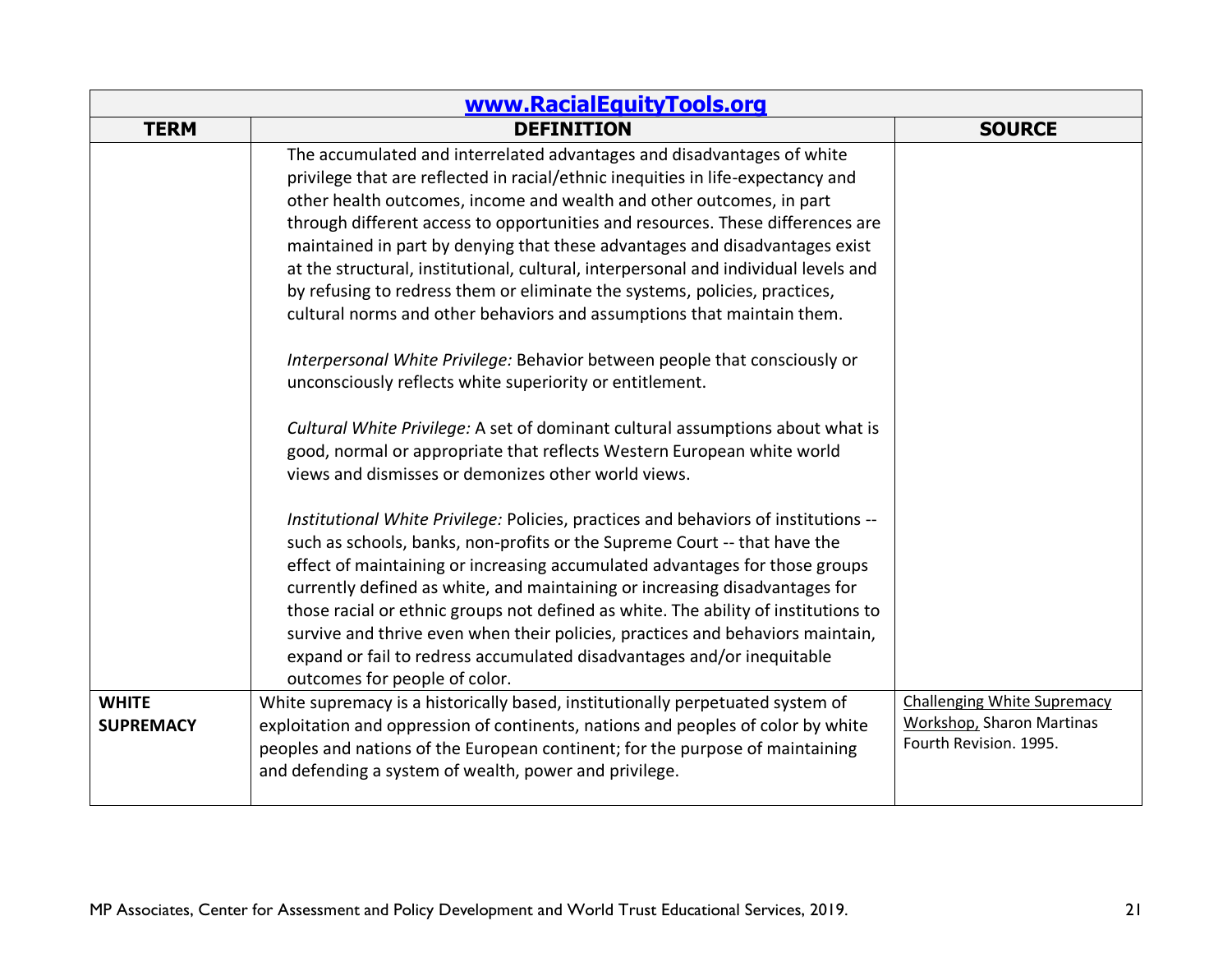| www.RacialEquityTools.org                          |                                                                                                                                                                                                                                                                                                                                                                                                                                                                                                                                                                                                                                                                                                                                                                                                                                                                                                                                                                                                                                                                                                                                                                                                                            |                                                                                                                                                                                                                                                                                                                                                      |
|----------------------------------------------------|----------------------------------------------------------------------------------------------------------------------------------------------------------------------------------------------------------------------------------------------------------------------------------------------------------------------------------------------------------------------------------------------------------------------------------------------------------------------------------------------------------------------------------------------------------------------------------------------------------------------------------------------------------------------------------------------------------------------------------------------------------------------------------------------------------------------------------------------------------------------------------------------------------------------------------------------------------------------------------------------------------------------------------------------------------------------------------------------------------------------------------------------------------------------------------------------------------------------------|------------------------------------------------------------------------------------------------------------------------------------------------------------------------------------------------------------------------------------------------------------------------------------------------------------------------------------------------------|
| <b>TERM</b>                                        | <b>DEFINITION</b>                                                                                                                                                                                                                                                                                                                                                                                                                                                                                                                                                                                                                                                                                                                                                                                                                                                                                                                                                                                                                                                                                                                                                                                                          | <b>SOURCE</b>                                                                                                                                                                                                                                                                                                                                        |
| <b>WHITE</b><br><b>SUPREMACY</b><br><b>CULTURE</b> | 1. White Supremacy Culture refers to the dominant, unquestioned standards of<br>behavior and ways of functioning embodied by the vast majority of institutions<br>in the United States. These standards may be seen as mainstream, dominant<br>cultural practices; they have evolved from the United States' history of white<br>supremacy. Because it is so normalized it can be hard to see, which only adds<br>to its powerful hold. In many ways, it is indistinguishable from what we might<br>call U.S. culture or norms - a focus on individuals over groups, for example, or<br>an emphasis on the written word as a form of professional communication.<br>But it operates in even more subtle ways, by actually defining what "normal" is<br>- and likewise, what "professional," "effective," or even "good" is. In turn,<br>white culture also defines what is not good, "at risk," or "unsustainable."<br>White culture values some ways - ways that are more familiar and come more<br>naturally to those from a white, western tradition - of thinking, behaving,<br>deciding, and knowing, while devaluing or rendering invisible other ways. And<br>it does this without ever having to explicitly say so | <b>Paying Attention to White</b><br>1.<br><b>Culture and Privilege: A</b><br><b>Missing Link to Advancing</b><br>Racial Equity, by Gita Gulati-<br>Partee and Maggie<br>Potapchuk, The Foundation<br>Review, Vol. 6: Issue 1<br>(2014).<br>2.<br><b>Challenging White</b><br>Supremacy Workshop,<br><b>Sharon Martinas</b><br>Fourth Revision. 1995. |
|                                                    | 2. White supremacy culture is an artificial, historically constructed culture which<br>expresses, justifies and binds together the United States white supremacy<br>system. It is the glue that binds together white-controlled institutions into<br>systems and white-controlled systems into the global white supremacy<br>system.                                                                                                                                                                                                                                                                                                                                                                                                                                                                                                                                                                                                                                                                                                                                                                                                                                                                                       |                                                                                                                                                                                                                                                                                                                                                      |
| <b>WHITENESS</b>                                   | 1. The term white, referring to people, was created by Virginia slave owners<br>and colonial rules in the 17 <sup>th</sup> century. It replaced terms like Christian and<br>Englishman to distinguish European colonists from Africans and indigenous<br>peoples. European colonial powers established whiteness as a legal<br>concept after Bacon's Rebellion in 1676, during which indentured servants<br>of European and African descent had united against the colonial elite. The<br>legal distinction of white separated the servant class on the basis of skin<br>color and continental origin. The creation of 'whiteness' meant giving<br>privileges to some, while denying them to others with the justification of<br>biological and social inferiority.                                                                                                                                                                                                                                                                                                                                                                                                                                                        | Race: The Power of an<br>1.<br><b>Illusion, PBS</b><br><b>White Fragility, Robin</b><br>2.<br><b>DiAngelo</b>                                                                                                                                                                                                                                        |